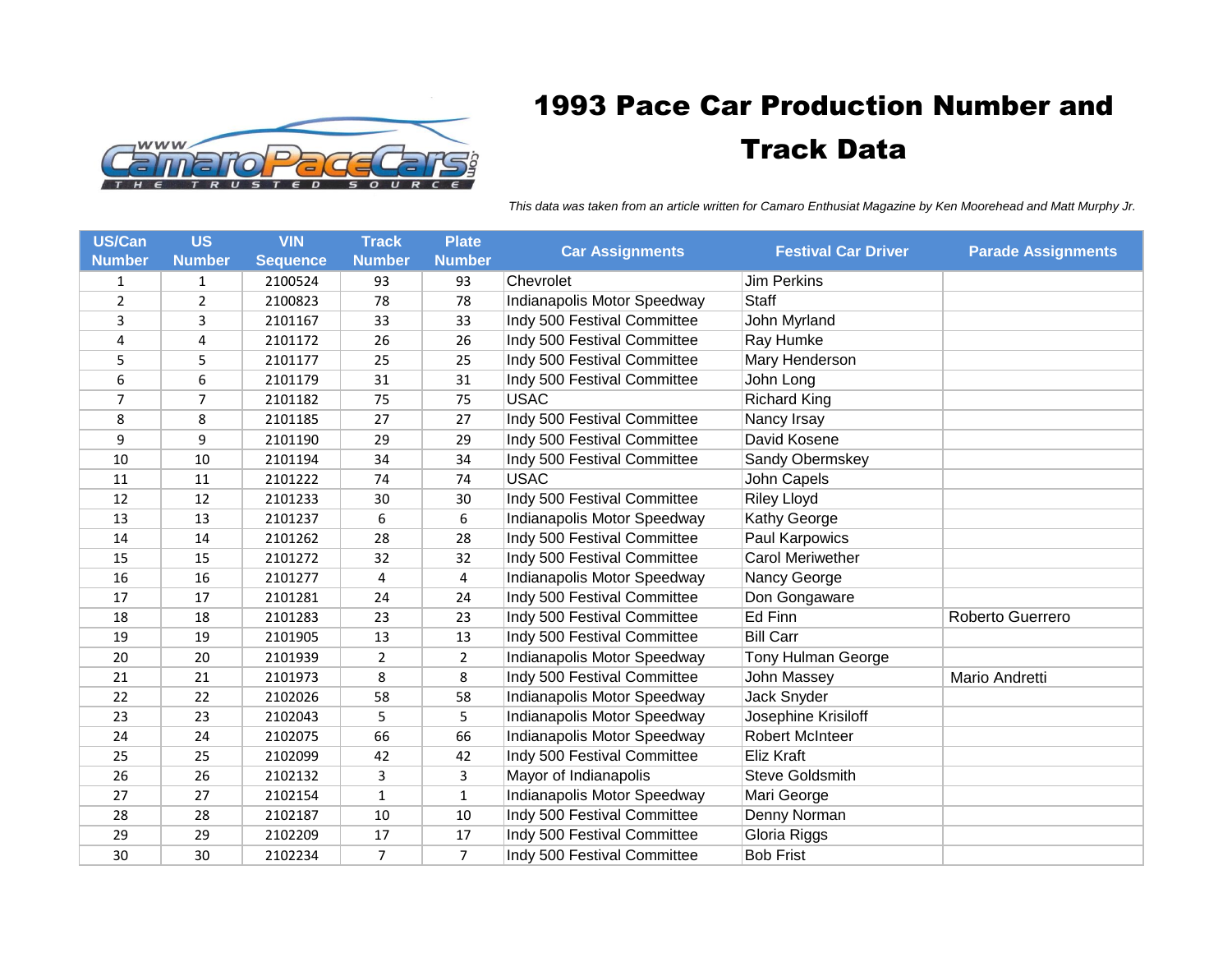| US/Can        | <b>US</b>     | <b>VIN</b>      | <b>Track</b>  | <b>Plate</b>  |                              |                            |                           |
|---------------|---------------|-----------------|---------------|---------------|------------------------------|----------------------------|---------------------------|
| <b>Number</b> | <b>Number</b> | <b>Sequence</b> | <b>Number</b> | <b>Number</b> | <b>Car Assignments</b>       | <b>Festival Car Driver</b> | <b>Parade Assignments</b> |
| 31            | 31            | 2102254         | 39            | 39            | Indy 500 Festival Committee  | Al Smith                   |                           |
| 32            | 32            | 2102275         | 35            | 35            | Indy 500 Festival Committee  | Meg Osborne                |                           |
| 33            | 33            | 2102294         | 40            | 40            | Indy 500 Festival Committee  | Norm Tabler                |                           |
| 34            | 34            | 2102315         | 9             | 9             | Indy 500 Festival Committee  | <b>Steve Sittle</b>        |                           |
| 35            | 35            | 2102337         | 38            | 38            | Indy 500 Festival Committee  | <b>Gerald Rush</b>         |                           |
| 36            | 36            | 2102358         | 76            | 76            | Indianapolis Motor Speedway  | <b>Staff</b>               |                           |
| 37            | 37            | 2102379         | 14            | 14            | Indy 500 Festival Committee  | Kathy Densborn             |                           |
| 38            | 38            | 2102404         | 16            | 16            | Indy 500 Festival Committee  | Tom Reiman                 |                           |
| 39            | 39            | 2102425         | 11            | 11            | Indy 500 Festival Committee  | Gerald Bepco               |                           |
| 40            | 40            | 2102448         | 36            | 36            | Indy 500 Festival Committee  | Ron Pearson                |                           |
| 41            | 41            | 2102471         | 15            | 15            | Indy 500 Festival Committee  | <b>Howard Detrude</b>      |                           |
| 42            | 42            | 2102490         | 44            | 44            | <b>Festival Queen</b>        | Michele A. Hauskin         |                           |
| 43            | 43            | 2102508         | 18            | 18            | Indy 500 Festival Committee  | Tim Worthington            |                           |
| 44            | 44            | 2102756         | 21            | 21            | Indy 500 Festival Committee  | Jim Dodson                 |                           |
| 45            | 45            | 2102845         | 22            | 22            | Indy 500 Festival Committee  | Vince Digirolamo           |                           |
| 46            | 46            | 2102890         | 20            | 20            | Indy 500 Festival Committee  | <b>Bill Corley</b>         |                           |
| 47            | 47            | 2102927         | 69            | 69            | Indianapolis Motor Speedway  | Kent Liffick               |                           |
| 48            | 48            | 2102958         | 46            | 46            | Indy 500 Festival Committee  | John Bailey                |                           |
| 49            | 49            | 2103042         | 43            | 43            | Delco                        | Festival                   |                           |
| 50            | 50            | 2103083         | 12            | 12            | Indy 500 Festival Committee  | <b>Bill Carlstedt</b>      |                           |
| 51            | 51            | 2103099         | 64            | 64            | Indianapolis Motor Speedway  | Ron McQueenby              |                           |
| 52            | 52            | 2103124         | 59            | 59            | Indianapolis Motor Speedway  | <b>Bill Donaldson</b>      |                           |
| 53            | 53            | 2103145         | 61            | 61            | Indianapolis Motor Speedway  | Peggy Swalls               |                           |
| 54            | 54            | 2103168         | N/A           | N/A           | Dealer                       | N/A                        | N/A                       |
| 55            | 55            | 2103189         | 50            | 50            | WTHR-TV13                    | <b>Micheal Corkin</b>      |                           |
| 56            | 56            | 2103206         | 37            | 37            | Indy 500 Festival Committee  | <b>Steve Radcliffe</b>     |                           |
| 57            | 57            | 2103232         | 53            | 53            | Indy 500 Festival Committee  | <b>Dennis Sheets</b>       |                           |
| 58            | 58            | 2103253         | 67            | 67            | Indianapolis Motor Speedway  | Dr. Henry Bock             |                           |
| 59            | 59            | 2103274         | 65            | 65            | Indianapolis Motor Speedway  | Gloria Novotney            |                           |
| 60            | 60            | 2103297         | 68            | 68            | Indianapolis Motor Speedway  | <b>Tom Binford</b>         |                           |
| 61            | 61            | 2103314         | 41            | 41            | Indy 500 Festival Committee  | Joni Wilson                |                           |
| 62            | 62            | 2103336         | 56            | 56            | Indy 500 Festival Committee  | Unknown                    |                           |
| 63            | 63            | 2103359         | 51            | 51            | Indy 500 Festival Committee  | Ken Keltner                |                           |
| 64            | 64            | 2103378         | 60            | 60            | Indianapolis Motor Speedway  | Charles Thompson           |                           |
| 65            | 65            | 2103397         | 71            | 71            | <b>Sheriff Marion County</b> | Joseph McAtee              |                           |
| 66            | 66            | 2103421         | 70            | 70            | Indy Chief of Police         | James Toler                |                           |
| 67            | 67            | 2103431         | 19            | 19            | Indy 500 Festival Committee  | Diane Barth                |                           |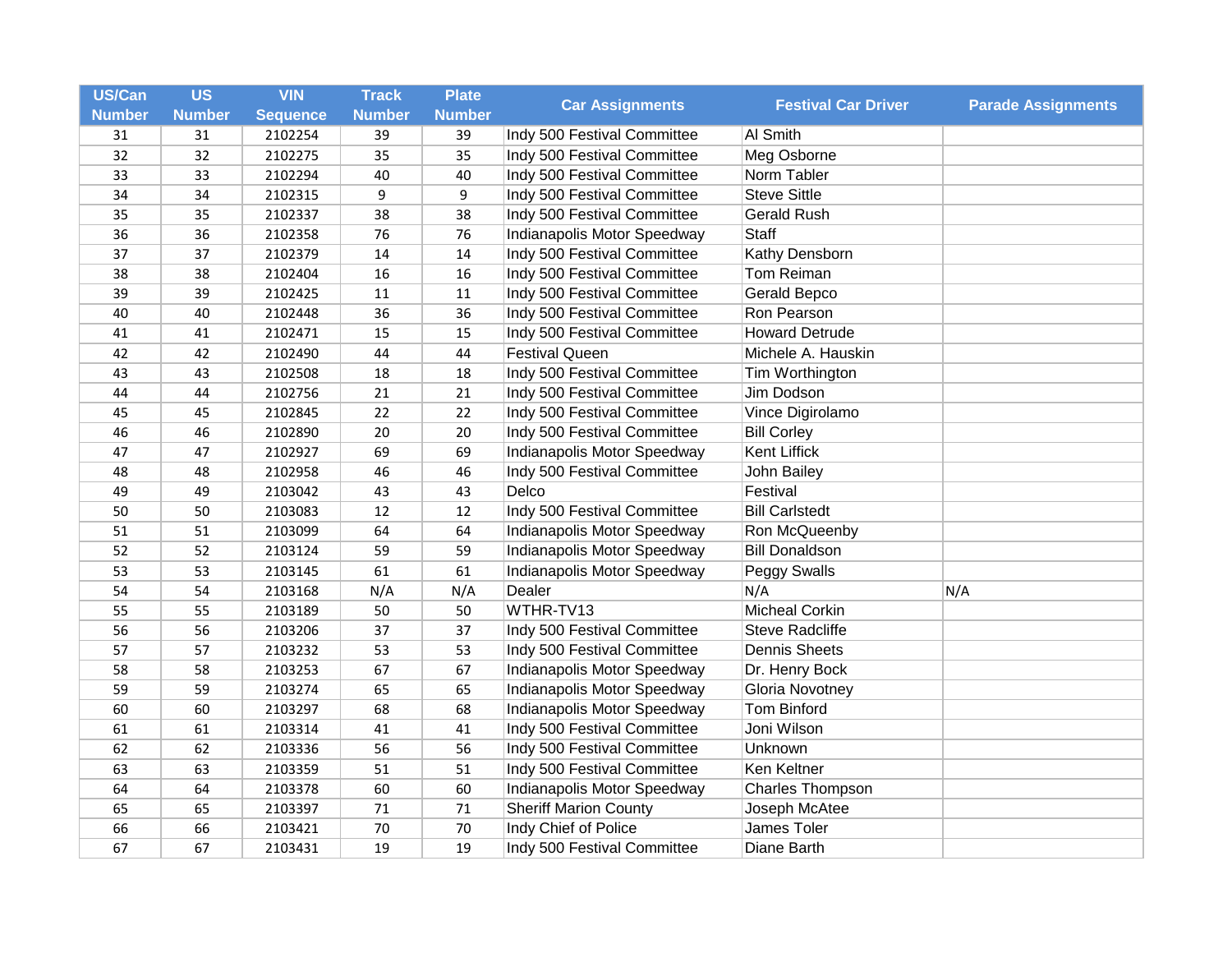| <b>US/Can</b> | <b>US</b>     | <b>VIN</b>      | <b>Track</b>  | <b>Plate</b>  | <b>Car Assignments</b>      | <b>Festival Car Driver</b> | <b>Parade Assignments</b> |
|---------------|---------------|-----------------|---------------|---------------|-----------------------------|----------------------------|---------------------------|
| <b>Number</b> | <b>Number</b> | <b>Sequence</b> | <b>Number</b> | <b>Number</b> |                             |                            |                           |
| 68            | 68            | 2103450         | 63            | 63            | Indianapolis Motor Speedway | David Cassidy              |                           |
| 69            | 69            | 2103470         | 57            | 57            | Indianapolis Motor Speedway | Kevin Forbes               |                           |
| 70            | 70            | 2103492         | 62            | 62            | Indianapolis Motor Speedway | <b>Jeff Belskus</b>        |                           |
| 71            | 71            | 2103514         | 72            | 72            | Speedway Police             | Jeffery Dine               |                           |
| 72            | N/A           | 2103536         | N/A           | N/A           | Canadian Dealer             | N/A                        | N/A                       |
| 73            | 72            | 2103563         | 54            | 54            | Indy 500 Festival Committee | <b>Throg Martin</b>        |                           |
| 74            | 73            | 2103585         | 45            | 45            | Indy 500 Festival Committee | Kenny Hauck                |                           |
| 75            | 74            | 2103605         | 47            | 47            | Indy 500 Festival Committee | <b>Phil Barth</b>          |                           |
| 76            | 75            | 2103632         | 55            | 55            | Indy 500 Festival Committee | Mike Wells                 |                           |
| 77            | N/A           | 2103658         | N/A           | N/A           | Canadian Dealer             | N/A                        | N/A                       |
| 78            | 76            | 2103683         | 73            | 73            | Indianapolis Motor Speedway | Doris Richardson           |                           |
| 79            | 77            | 2103703         | N/A           | N/A           | Canadian Dealer             | N/A                        | N/A                       |
| 80            | N/A           | 2103726         | N/A           | N/A           | Canadian Dealer             | N/A                        | N/A                       |
| 81            | N/A           | 2103751         | N/A           | N/A           | Canadian Dealer             | N/A                        | N/A                       |
| 82            | 78            | 2103774         | 77            | 77            | Indianapolis Motor Speedway | <b>Bob Walters</b>         |                           |
| 83            | 80            | 2103799         | N/A           | N/A           | Canadian Dealer             | N/A                        | N/A                       |
| 84            | 79            | 2103822         | N/A           | N/A           | Dealer                      | N/A                        | N/A                       |
| 85            | N/A           | 2103844         | 49            | 49            | Indy 500 Festival Committee | <b>Charles Henzie</b>      |                           |
| 86            | 81            | 2103867         | N/A           | N/A           | Dealer                      | N/A                        | N/A                       |
| 87            | 82            | 2103891         | 52            | 52            | Indy 500 Festival Committee | Jm Schick                  |                           |
| 88            | N/A           | 2103912         | N/A           | N/A           | Canadian Dealer             | N/A                        | N/A                       |
| 89            | 83            | 2103935         | N/A           | N/A           | Dealer                      | N/A                        | N/A                       |
| 90            | N/A           | 2103956         | N/A           | N/A           | Canadian Dealer             | N/A                        | N/A                       |
| 91            | 84            | 2103976         | N/A           | N/A           | Dealer                      | N/A                        | N/A                       |
| 92            | N/A           | 2104000         | N/A           | N/A           | Canadian Dealer             | N/A                        | N/A                       |
| 93            | 85            | 2104023         | N/A           | N/A           | Dealer                      | N/A                        | N/A                       |
| 94            | N/A           | 2104044         | N/A           | N/A           | Canadian Dealer             | N/A                        | N/A                       |
| 95            | N/A           | 2104045         | N/A           | N/A           | Canadian Dealer             | N/A                        | N/A                       |
| 96            | N/A           | 2104067         | N/A           | N/A           | Canadian Dealer             | N/A                        | N/A                       |
| 97            | 86            | 2104121         | N/A           | N/A           | Dealer                      | N/A                        | N/A                       |
| 98            | 87            | 2104123         | N/A           | N/A           | Dealer                      | N/A                        | N/A                       |
| 99            | N/A           | 2104150         | N/A           | N/A           | Canadian Dealer             | N/A                        | N/A                       |
| 100           | N/A           | 2104251         | N/A           | N/A           | Canadian Dealer             | N/A                        | N/A                       |
| 101           | N/A           | 2104274         | N/A           | N/A           | Canadian Dealer             | N/A                        | N/A                       |
| 102           | 88            | 2104321         | N/A           | N/A           | Dealer                      | N/A                        | N/A                       |
| 103           | N/A           | 2104347         | N/A           | N/A           | Canadian Dealer             | N/A                        | N/A                       |
| 104           | N/A           | 2104376         | N/A           | N/A           | Canadian Dealer             | N/A                        | N/A                       |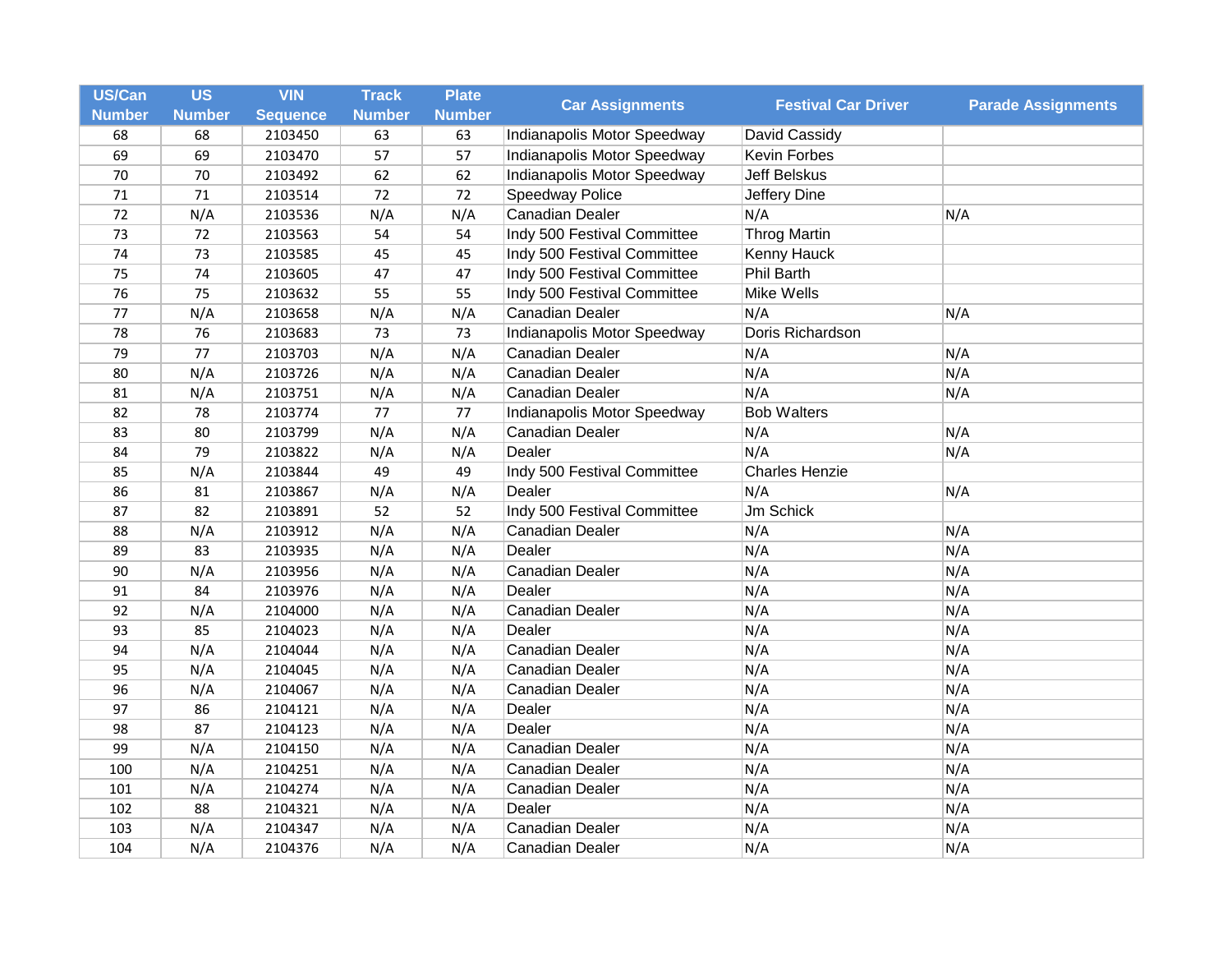| US/Can        | <b>US</b>     | <b>VIN</b>      | <b>Track</b>  | <b>Plate</b>  | <b>Car Assignments</b> | <b>Festival Car Driver</b> | <b>Parade Assignments</b> |
|---------------|---------------|-----------------|---------------|---------------|------------------------|----------------------------|---------------------------|
| <b>Number</b> | <b>Number</b> | <b>Sequence</b> | <b>Number</b> | <b>Number</b> |                        |                            |                           |
| 105           | N/A           | 2104418         | N/A           | N/A           | Canadian Dealer        | N/A                        | N/A                       |
| 106           | 89            | 2104445         | N/A           | N/A           | Dealer                 | N/A                        | N/A                       |
| 107           | N/A           | 2104469         | N/A           | N/A           | Canadian Dealer        | N/A                        | N/A                       |
| 108           | 90            | 2104492         | N/A           | N/A           | Dealer                 | N/A                        | N/A                       |
| 109           | 91            | 2104518         | N/A           | N/A           | Dealer                 | N/A                        | N/A                       |
| 110           | 92            | 2104558         | N/A           | N/A           | Dealer                 | N/A                        | N/A                       |
| 111           | 93            | 2104582         | N/A           | N/A           | Dealer                 | N/A                        | N/A                       |
| 112           | 94            | 2104608         | N/A           | N/A           | Dealer                 | N/A                        | N/A                       |
| 113           | 95            | 2104633         | N/A           | N/A           | Dealer                 | N/A                        | N/A                       |
| 114           | N/A           | 2104661         | N/A           | N/A           | Canadian Dealer        | N/A                        | N/A                       |
| 115           | 96            | 2104686         | N/A           | N/A           | Dealer                 | N/A                        | N/A                       |
| 116           | 97            | 2104717         | N/A           | N/A           | Dealer                 | N/A                        | N/A                       |
| 117           | 98            | 2104743         | N/A           | N/A           | Dealer                 | N/A                        | N/A                       |
| 118           | 99            | 2104775         | N/A           | N/A           | Dealer                 | N/A                        | N/A                       |
| 119           | 100           | 2104798         | N/A           | N/A           | Dealer                 | N/A                        | N/A                       |
| 120           | 101           | 2104823         | N/A           | N/A           | Dealer                 | N/A                        | N/A                       |
| 121           | 102           | 2104850         | N/A           | N/A           | Dealer                 | N/A                        | N/A                       |
| 122           | 103           | 2104867         | N/A           | N/A           | Dealer                 | N/A                        | N/A                       |
| 123           | 104           | 2104892         | N/A           | N/A           | Dealer                 | N/A                        | N/A                       |
| 124           | 105           | 2104918         | N/A           | N/A           | Dealer                 | N/A                        | N/A                       |
| 125           | 106           | 2104943         | N/A           | N/A           | Dealer                 | N/A                        | N/A                       |
| 126           | 107           | 2104980         | N/A           | N/A           | Dealer                 | N/A                        | N/A                       |
| 127           | N/A           | 2104996         | N.A           | N/A           | Canadian Dealer        | N/A                        | N/A                       |
| 128           | 108           | 2105019         | N/A           | N/A           | Dealer                 | N/A                        | N/A                       |
| 129           | 109           | 2105047         | N/A           | N/A           | Dealer                 | N/A                        | N/A                       |
| 130           | 110           | 2105073         | N/A           | N/A           | Dealer                 | N/A                        | N/A                       |
| 131           | 111           | 2105104         | N/A           | N/A           | Dealer                 | N/A                        | N/A                       |
| 132           | 112           | 2105130         | N/A           | N/A           | Dealer                 | N/A                        | N/A                       |
| 133           | 113           | 2105155         | N/A           | N/A           | Dealer                 | N/A                        | N/A                       |
| 134           | 114           | 2105180         | N/A           | N/A           | Dealer                 | N/A                        | N/A                       |
| 135           | 115           | 2105104         | N/A           | N/A           | Dealer                 | N/A                        | N/A                       |
| 136           | 116           | 2105229         | N/A           | N/A           | Dealer                 | N/A                        | N/A                       |
| 137           | 117           | 2105253         | N/A           | N/A           | Dealer                 | N/A                        | N/A                       |
| 138           | 118           | 2105279         | N/A           | N/A           | Dealer                 | N/A                        | N/A                       |
| 139           | 119           | 2105303         | N/A           | N/A           | Dealer                 | N/A                        | N/A                       |
| 140           | 120           | 2105327         | N/A           | N/A           | Dealer                 | N/A                        | N/A                       |
| 141           | 121           | 2105351         | 91            | 91            | WISH-TV8               | Lee Giles/Ted Linn         |                           |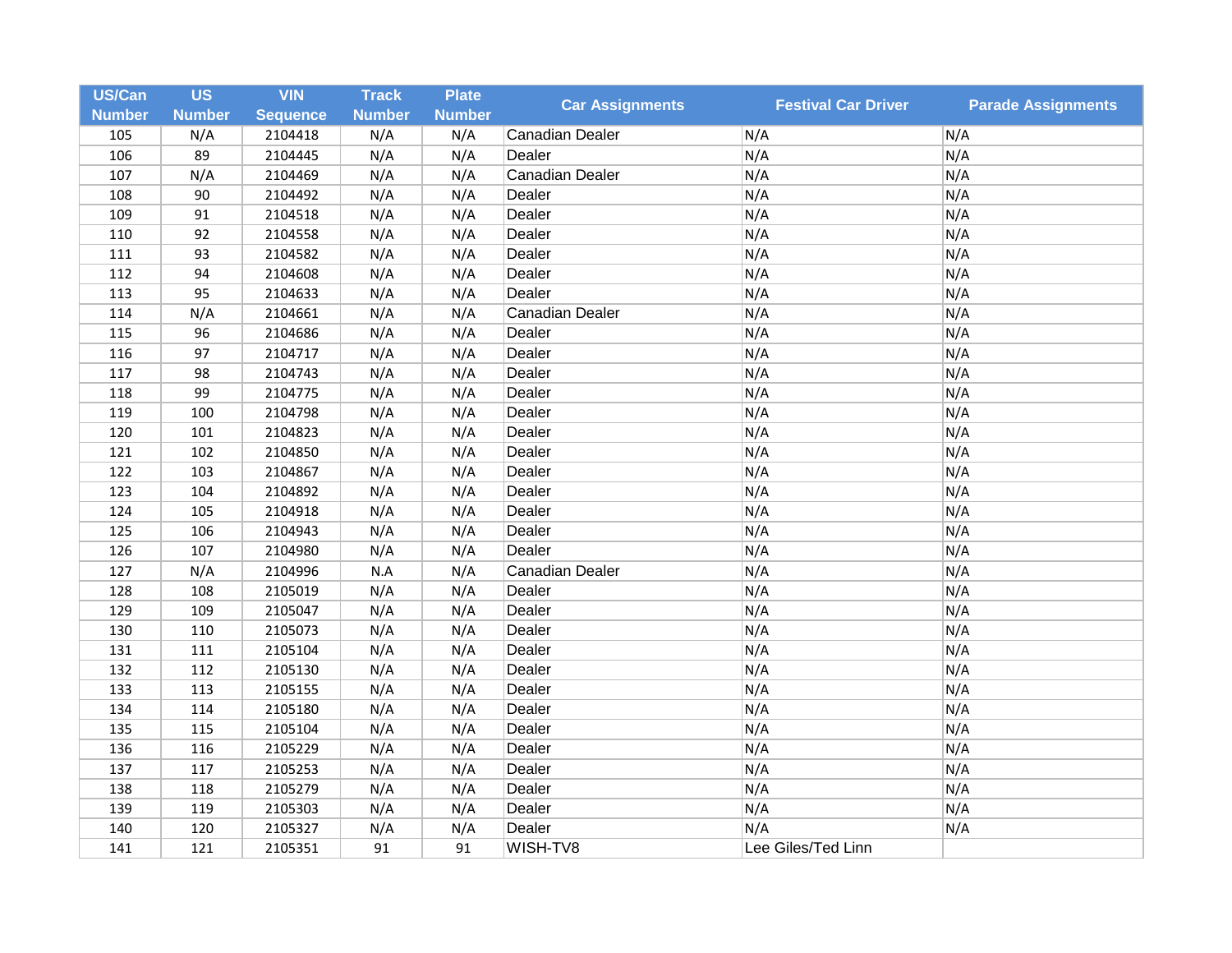| US/Can<br><b>Number</b> | <b>US</b><br><b>Number</b> | <b>VIN</b><br><b>Sequence</b> | <b>Track</b><br><b>Number</b> | <b>Plate</b><br><b>Number</b> | <b>Car Assignments</b>      | <b>Festival Car Driver</b> | <b>Parade Assignments</b> |
|-------------------------|----------------------------|-------------------------------|-------------------------------|-------------------------------|-----------------------------|----------------------------|---------------------------|
| 142                     | 122                        | 2105374                       | 102                           | 102                           | <b>USA TODAY</b>            | Jerry Bonkowski            |                           |
| 143                     | 123                        | 2105397                       | N/A                           | N/A                           | Dealer                      | N/A                        | N/A                       |
| 144                     | 124                        | 2105418                       | N/A                           | N/A                           | Dealer                      | N/A                        | N/A                       |
| 145                     | 125                        | 2105442                       | N/A                           | N/A                           | Dealer                      | N/A                        | N/A                       |
| 146                     | 126                        | 2105464                       | 124                           | 124                           | Chevrolet                   | <b>Wally Reese</b>         |                           |
| 147                     | 127                        | 2105489                       | N/A                           | N/A                           | Dealer                      | N/A                        | N/A                       |
| 148                     | 128                        | 2105518                       | N/A                           | N/A                           | Dealer                      | N/A                        | N/A                       |
| 149                     | 129                        | 2105574                       | N/A                           | N/A                           | Dealer                      | N/A                        | N/A                       |
| 150                     | 130                        | 2105604                       | N/A                           | N/A                           | Dealer                      | N/A                        | N/A                       |
| 151                     | 131                        | 2105627                       | N/A                           | N/A                           | Dealer                      | N/A                        | N/A                       |
| 152                     | 132                        | 2105653                       | 121                           | 121                           | Albuqerque Jornnal          | <b>Dennis Latts</b>        |                           |
| 153                     | 133                        | 2105680                       | 101                           | 101                           | Delco                       | Unknown                    |                           |
| 154                     | 134                        | 2105702                       | N/A                           | N/A                           | Dealer                      | N/A                        | N/A                       |
| 155                     | 135                        | 2105726                       | N/A                           | N/A                           | Dealer                      | N/A                        | N/A                       |
| 156                     | 136                        | 2105751                       | 98                            | 98                            | <b>Automotive News</b>      | Unknown                    |                           |
| 157                     | 137                        | 2105774                       | N/A                           | N/A                           | Dealer                      | N/A                        | N/A                       |
| 158                     | 138                        | 2105797                       | 97                            | 97                            | Autoweek                    | <b>Larry Edsall</b>        |                           |
| 159                     | 139                        | 2105822                       | 79                            | 79                            | 1993 Indy 500 Winner        | Emerson Fittipaldi         |                           |
| 160                     | 140                        | 2105845                       | 115                           | 115                           | <b>ABC Sports</b>           | <b>Gary Gerould</b>        |                           |
| 161                     | 141                        | 2105884                       | 83                            | 83                            | <b>WZPL Radio</b>           | <b>Rick Miles</b>          |                           |
| 162                     | 142                        | 2105906                       | N/A                           | N/A                           | Dealer                      | N/A                        | N/A                       |
| 163                     | 143                        | 2105930                       | 103                           | 103                           | <b>Detroit Free Press</b>   | <b>Steve Crowe</b>         |                           |
| 164                     | 144                        | 2105955                       | N/A                           | N/A                           | Dealer                      | N/A                        | N/A                       |
| 165                     | 145                        | 2105979                       | N/A                           | N/A                           | Dealer                      | N/A                        | N/A                       |
| 166                     | 146                        | 2106003                       | 89                            | 89                            | <b>WFMS Radio</b>           | Charlie Morgan             |                           |
| 167                     | 147                        | 2106034                       | 112                           | 112                           | Indianapolis Star           | George Moore               |                           |
| 168                     | 148                        | 2106056                       | 85                            | 85                            | <b>Allison Transmission</b> | Pat Trice                  |                           |
| 169                     | 149                        | 2106080                       | N/A                           | N/A                           | Dealer                      | N/A                        | N/A                       |
| 170                     | 150                        | 2106104                       | 114                           | 114                           | <b>USA TODAY</b>            | <b>Beth Tuschak</b>        |                           |
| 171                     | 151                        | 2106127                       | 123                           | 123                           | <b>IMS Radio Netwok</b>     | <b>Bob Jenkins</b>         |                           |
| 172                     | 152                        | 2106155                       | N/A                           | N/A                           | Dealer                      | N/A                        | N/A                       |
| 173                     | 153                        | 2106181                       | 90                            | 90                            | WIBC/WKLR                   | Unknown                    |                           |
| 174                     | 154                        | 2106211                       | 106                           | 106                           | <b>ABC Sports</b>           | <b>Bobby Unser</b>         |                           |
| 175                     | 155                        | 2106238                       | N/A                           | N/A                           | Dealer                      | N/A                        | N/A                       |
| 176                     | 156                        | 2106249                       | N/A                           | N/A                           | Dealer                      | N/A                        | N/A                       |
| 177                     | 157                        | 2106263                       | 104                           | 104                           | <b>Nat'l Speed</b>          | Chris Economaki            |                           |
| 178                     | 158                        | 2106276                       | N/A                           | N/A                           | Dealer                      | N/A                        | N/A                       |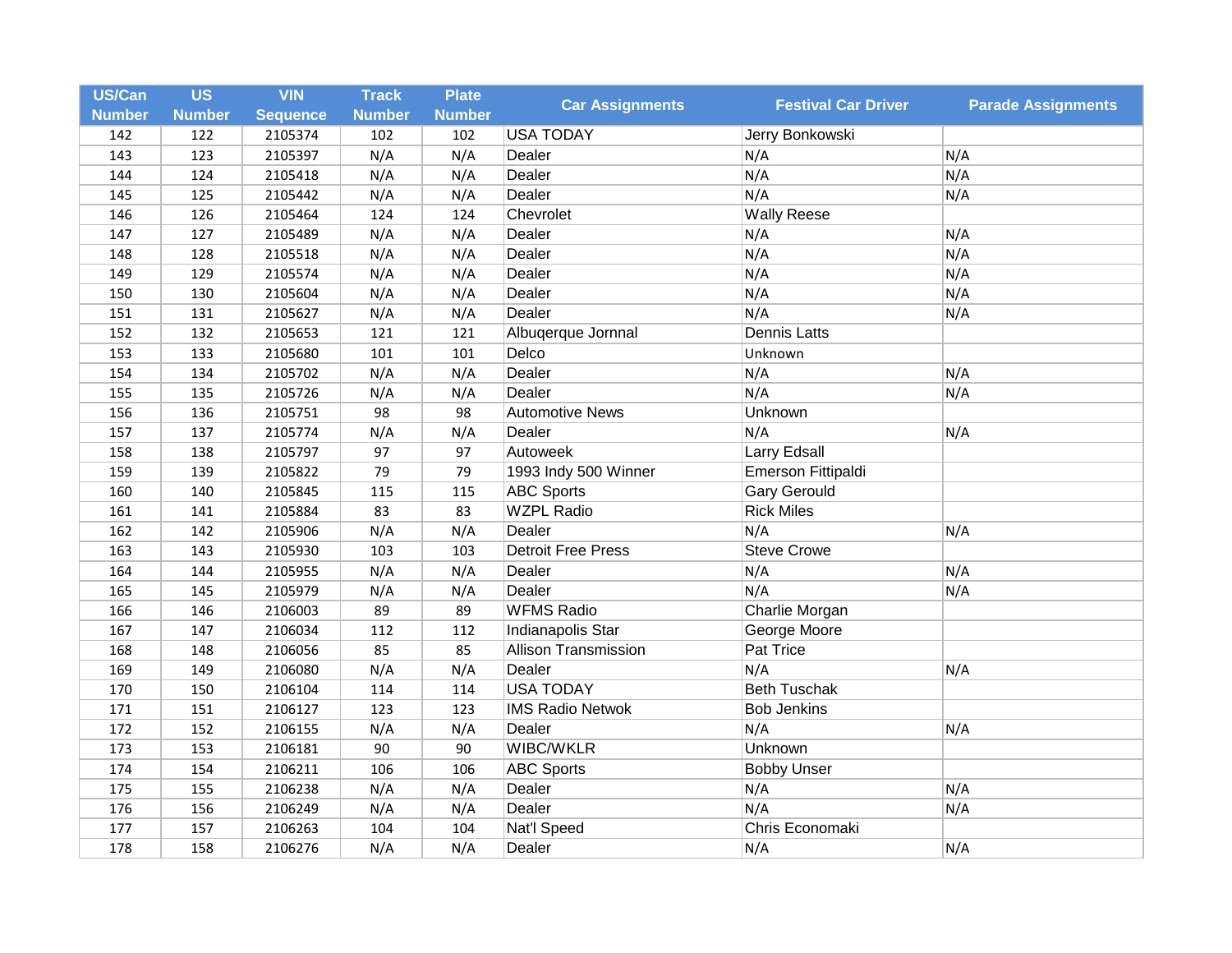| US/Can<br><b>Number</b> | <b>US</b><br><b>Number</b> | <b>VIN</b><br><b>Sequence</b> | <b>Track</b><br><b>Number</b> | <b>Plate</b><br><b>Number</b> | <b>Car Assignments</b>     | <b>Festival Car Driver</b> | <b>Parade Assignments</b> |
|-------------------------|----------------------------|-------------------------------|-------------------------------|-------------------------------|----------------------------|----------------------------|---------------------------|
|                         |                            | 2106278                       |                               |                               | Dealer                     | N/A                        |                           |
| 179<br>180              | 159<br>160                 | 2106299                       | N/A<br>N/A                    | N/A<br>N/A                    | Dealer                     | N/A                        | N/A<br>N/A                |
| 181                     | 161                        | 2106316                       | N/A                           | N/A                           | Dealer                     | N/A                        | N/A                       |
| 182                     | 162                        | 2106343                       | 81                            | 81                            | <b>ABC Sports</b>          | Don Ohlmeyer               |                           |
| 183                     | 163                        | 2106397                       | N/A                           | N/A                           | Dealer                     | N/A                        | N/A                       |
|                         |                            |                               | 94                            |                               | WXIN-TV59                  | <b>Brian Hammonds</b>      |                           |
| 184                     | 164                        | 2106418                       |                               | 94                            |                            |                            |                           |
| 185                     | 165                        | 2106435                       | 99                            | 99                            | Sports Illustrated         | Unknown                    |                           |
| 186                     | 166                        | 2106359                       | 96                            | 96                            | <b>ABC Sports</b>          | Paul Page                  |                           |
| 187                     | 167                        | 2106469                       | N.A                           | N/A                           | Dealer                     | N/A                        | N/A                       |
| 188                     | 168                        | 2106482                       | 110                           | 110                           | Miami Herald               | Gary Long                  |                           |
| 189                     | 169                        | 2106521                       | 86                            | 86                            | <b>Inland Fisher Guide</b> | <b>Bob Quinn</b>           |                           |
| 190                     | 170                        | 2106545                       | 80                            | 80                            | <b>ABC Sports</b>          | <b>Bob Goodrich</b>        |                           |
| 191                     | 171                        | 2106570                       | 122                           | 122                           | WMCC-TV23                  | Jeff Degler                |                           |
| 192                     | 172                        | 2106596                       | 92                            | 92                            | WRTV-TV6                   | <b>Ed Sorenson</b>         |                           |
| 193                     | 173                        | 2106624                       | N/A                           | N/A                           | Dealer                     | N/A                        | N/A                       |
| 194                     | 174                        | 2106650                       | 108                           | 108                           | <b>ABC Sports</b>          | Jack Arute                 |                           |
| 195                     | 175                        | 2106678                       | N/A                           | N/A                           | Dealer                     | N/A                        | N/A                       |
| 196                     | 176                        | 2106691                       | N/A                           | N/A                           | Dealer                     | N/A                        | N/A                       |
| 197                     | 177                        | 2106704                       | N/A                           | N/A                           | Dealer                     | N/A                        | N/A                       |
| 198                     | 178                        | 2106716                       | N/A                           | N/A                           | Dealer                     | N/A                        | N/A                       |
| 199                     | 179                        | 2106726                       | 120                           | 120                           | Road & Track               | Jeremy Shaw                |                           |
| 200                     | 180                        | 2106741                       | 118                           | 118                           | Indy Car Magazine          | Ned Wicker                 |                           |
| 201                     | 181                        | 2106758                       | N/A                           | N/A                           | Dealer                     | N/A                        | N/A                       |
| 202                     | 182                        | 2106777                       | 113                           | 113                           | WTP1-Radio                 | Kelley Vaughn              |                           |
| 203                     | 183                        | 2106796                       | N/A                           | N/A                           | Dealer                     | N/A                        | N/A                       |
| 204                     | 184                        | 2106814                       | 84                            | 84                            | Valvoline                  | <b>Jim Reynolds</b>        |                           |
| 205                     | 185                        | 2106853                       | 109                           | 109                           | Speedweek                  | <b>Terry Linger</b>        |                           |
| 206                     | 186                        | 2106868                       | N/A                           | N/A                           | Dealer                     | N/A                        | N/A                       |
| 207                     | 187                        | 2106876                       | 117                           | 117                           | <b>WJR</b>                 | <b>Larry Henry</b>         |                           |
| 208                     | 188                        | 2106898                       | 116                           | 116                           | <b>Detroit Free Press</b>  | Janet Braunstein           |                           |
| 209                     | 189                        | 2106908                       | N/A                           | N/A                           | Dealer                     | N/A                        | N/A                       |
| 210                     | 190                        | 2106918                       | N/A                           | N/A                           | Dealer                     | N/A                        | N/A                       |
| 211                     | 191                        | 2106932                       | 119                           | 119                           | PPG                        | <b>Mike Sack</b>           |                           |
| 212                     | 192                        | 2106959                       | N/A                           | N/A                           | Dealer                     | N/A                        | N/A                       |
| 213                     | 193                        | 2106976                       | N/A                           | N/A                           | Dealer                     | N/A                        | N/A                       |
| 214                     | 194                        | 2106985                       | N/A                           | N/A                           | Dealer                     | N/A                        | N/A                       |
|                         |                            |                               |                               |                               |                            |                            |                           |
| 215                     | 195                        | 2106997                       | N/A                           | N/A                           | Dealer                     | N/A                        | N/A                       |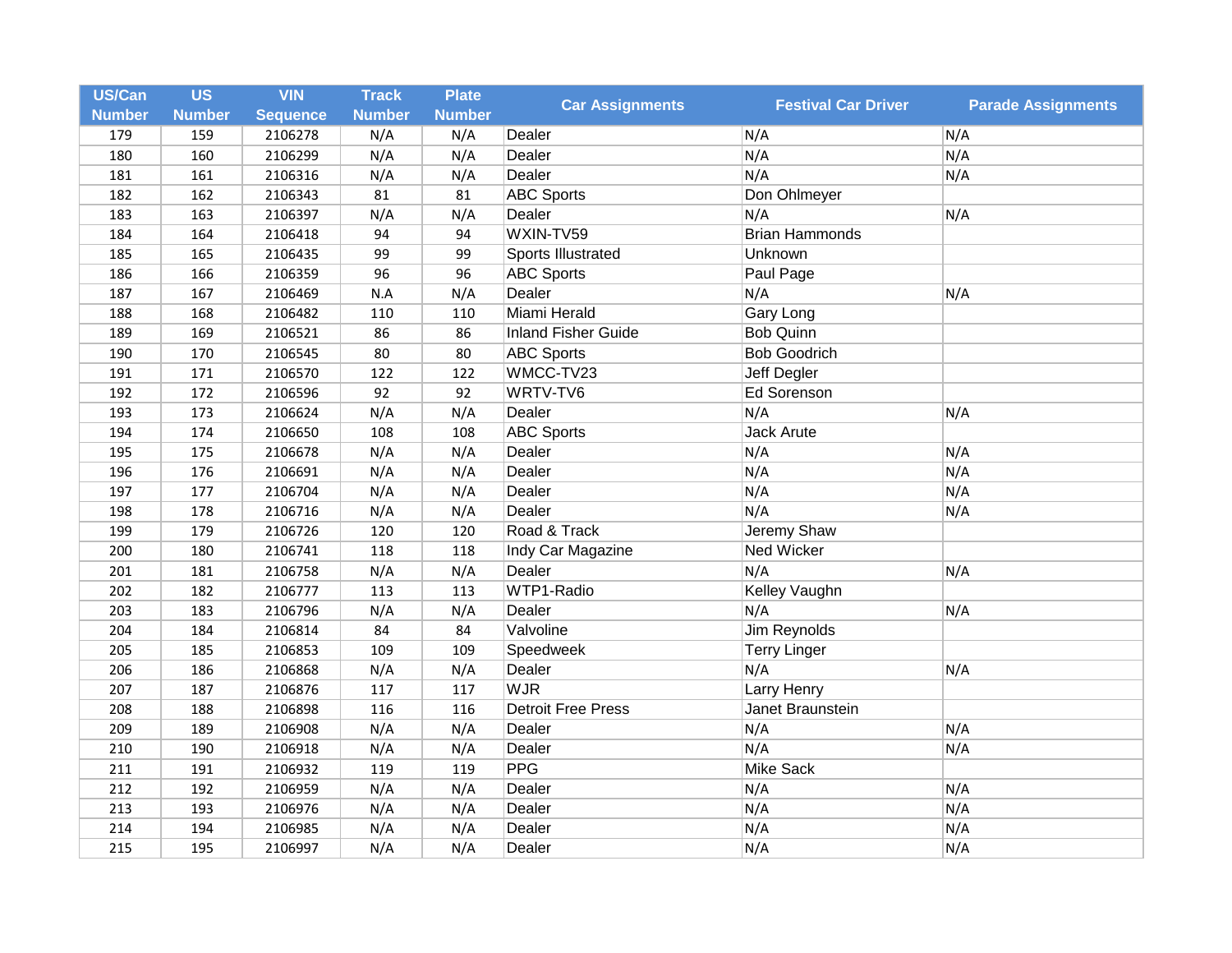| US/Can        | <b>US</b>     | <b>VIN</b>      | <b>Track</b>  | <b>Plate</b>  | <b>Car Assignments</b>      | <b>Festival Car Driver</b> | <b>Parade Assignments</b> |
|---------------|---------------|-----------------|---------------|---------------|-----------------------------|----------------------------|---------------------------|
| <b>Number</b> | <b>Number</b> | <b>Sequence</b> | <b>Number</b> | <b>Number</b> |                             |                            |                           |
| 216           | 196           | 2107005         | N/A           | N/A           | Dealer                      | N/A                        | N/A                       |
| 217           | 197           | 2107013         | N/A           | N/A           | Dealer                      | N/A                        | N/A                       |
| 218           | 198           | 2107028         | N/A           | N/A           | Dealer                      | N/A                        | N/A                       |
| 219           | 199           | 2107038         | N/A           | N/A           | Dealer                      | N/A                        | N/A                       |
| 220           | 200           | 2107047         | N/A           | N/A           | Dealer                      | N/A                        | N/A                       |
| 221           | 201           | 2107061         | N/A           | N/A           | Dealer                      | N/A                        | N/A                       |
| 222           | 202           | 2107074         | N/A           | N/A           | Dealer                      | N/A                        | N/A                       |
| 223           | 203           | 2107078         | 105           | 105           | <b>Bedford Foundry</b>      | Cynthia Peters             |                           |
| 224           | 204           | 2107079         | N/A           | N/A           | Dealer                      | N/A                        | N/A                       |
| 225           | 205           | 2107098         | 48            | 48            | Indy 500 Festival Committee | Henry Bundles              |                           |
| 226           | 206           | 2107112         | N/A           | N/A           | Dealer                      | N/A                        | N/A                       |
| 227           | 207           | 2107121         | N/A           | N/A           | Dealer                      | N/A                        | N/A                       |
| 228           | 208           | 2107132         | N/A           | N/A           | Dealer                      | N/A                        | N/A                       |
| 229           | 209           | 2107147         | N/A           | N/A           | Dealer                      | N/A                        | N/A                       |
| 230           | 210           | 2107159         | N/A           | N/A           | Dealer                      | N/A                        | N/A                       |
| 231           | 211           | 2107176         | N/A           | N/A           | Dealer                      | N/A                        | N/A                       |
| 232           | 212           | 2107198         | 95            | 95            | Goodyear                    | Leo Mehl                   |                           |
| 233           | 213           | 2107212         | N/A           | N/A           | Dealer                      | N/A                        | N/A                       |
| 234           | 214           | 2107235         | N/A           | N/A           | Dealer                      | N/A                        | N/A                       |
| 235           | 215           | 2107253         | 111           | 111           | Allison Turbine             | Eric Dickerson             |                           |
| 236           | 216           | 2107277         | N/A           | N/A           | Dealer                      | N/A                        | N/A                       |
| 237           | 217           | 2107289         | N/A           | N/A           | Dealer                      | N/A                        | N/A                       |
| 238           | 218           | 2107293         | N/A           | N/A           | Dealer                      | N/A                        | N/A                       |
| 239           | 219           | 2107302         | N/A           | N/A           | Dealer                      | N/A                        | N/A                       |
| 240           | 220           | 2107325         | N/A           | N/A           | Dealer                      | N/A                        | N/A                       |
| 241           | 221           | 2107337         | N/A           | N/A           | Dealer                      | N/A                        | N/A                       |
| 242           | 222           | 2107342         | N/A           | N/A           | Dealer                      | N/A                        | N/A                       |
| 243           | 223           | 2107350         | N/A           | N/A           | Dealer                      | N/A                        | N/A                       |
| 244           | 224           | 2107369         | N/A           | N/A           | Dealer                      | N/A                        | N/A                       |
| 245           | 225           | 2107380         | N/A           | N/A           | Dealer                      | N/A                        | N/A                       |
| 246           | 226           | 2107393         | N/A           | N/A           | Dealer                      | N/A                        | N/A                       |
| 247           | 227           | 2107410         | N/A           | N/A           | Dealer                      | N/A                        | N/A                       |
| 248           | 228           | 2107429         | N/A           | N/A           | Dealer                      | N/A                        | N/A                       |
| 249           | 229           | 2107445         | N/A           | N/A           | Dealer                      | N/A                        | N/A                       |
| 250           | 230           | 2107461         | N/A           | N/A           | Dealer                      | N/A                        | N/A                       |
| 251           | 231           | 2107494         | N/A           | N/A           | Dealer                      | N/A                        | N/A                       |
| 252           | 232           | 2107508         | N/A           | N/A           | Dealer                      | N/A                        | N/A                       |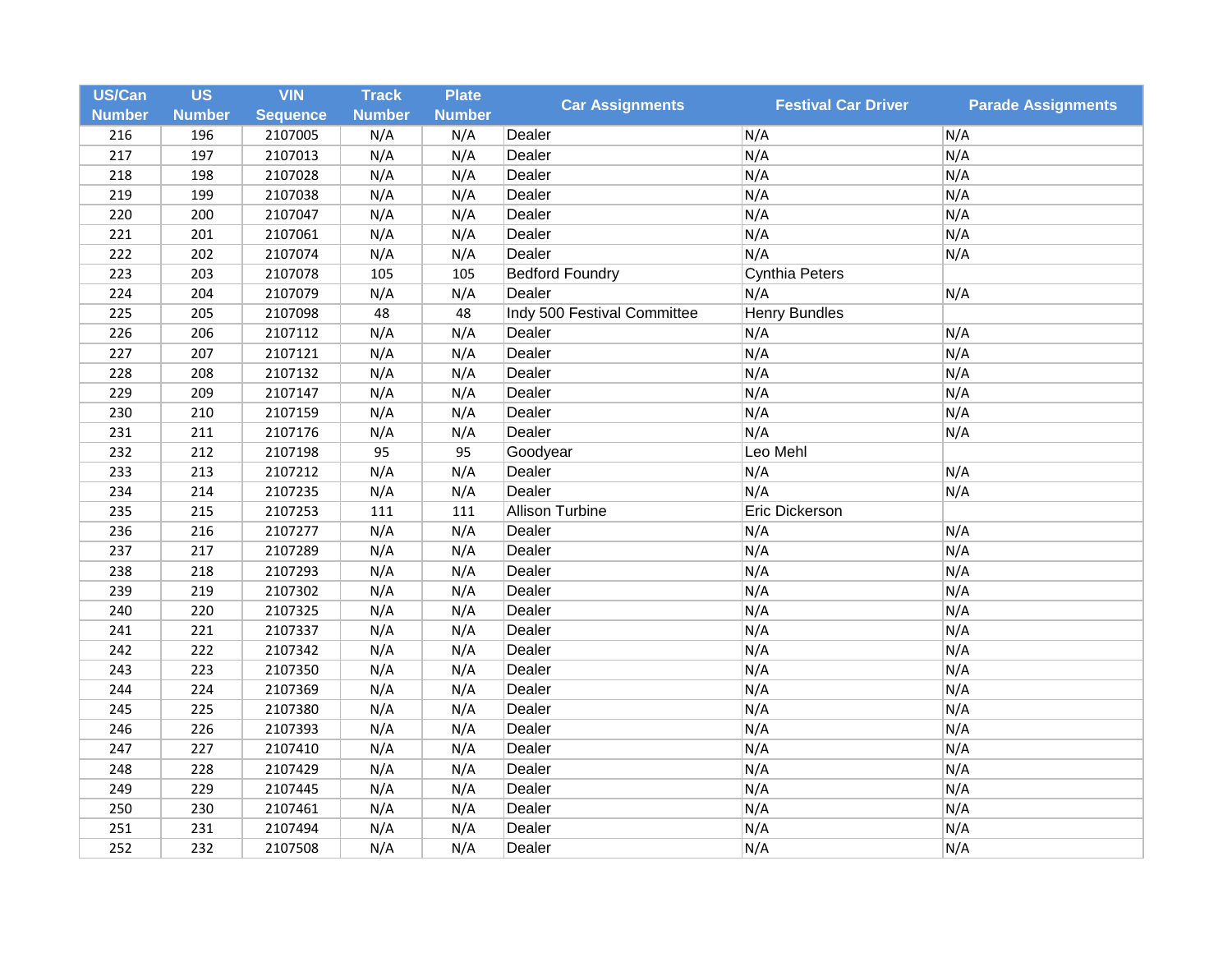| <b>US/Can</b> | <b>US</b>     | <b>VIN</b>      | <b>Track</b>  | <b>Plate</b>  | <b>Car Assignments</b> | <b>Festival Car Driver</b> | <b>Parade Assignments</b> |
|---------------|---------------|-----------------|---------------|---------------|------------------------|----------------------------|---------------------------|
| <b>Number</b> | <b>Number</b> | <b>Sequence</b> | <b>Number</b> | <b>Number</b> |                        |                            |                           |
| 254           | 234           | 2107537         | N/A           | N/A           | Dealer                 | N/A                        | N/A                       |
| 255           | 235           | 2107546         | 87            | 87            | <b>Telex Sports</b>    | <b>Chris Duffy</b>         |                           |
| 256           | 236           | 2107556         | N/A           | N/A           | Dealer                 | N/A                        | N/A                       |
| 257           | 237           | 2107562         | N/A           | N/A           | Dealer                 | N/A                        | N/A                       |
| 258           | 238           | 2107582         | N/A           | N/A           | Dealer                 | N/A                        | N/A                       |
| 259           | 239           | 2107600         | N/A           | N/A           | Dealer                 | N/A                        | N/A                       |
| 260           | 240           | 2107616         | N/A           | N/A           | Dealer                 | N/A                        | N/A                       |
| 261           | 241           | 2107631         | N/A           | N/A           | Dealer                 | N/A                        | N/A                       |
| 262           | 242           | 2107648         | N/A           | N/A           | Dealer                 | N/A                        | N/A                       |
| 263           | 243           | 2107651         | N/A           | N/A           | Dealer                 | N/A                        | N/A                       |
| 264           | 244           | 2107663         | N/A           | N/A           | Dealer                 | N/A                        | N/A                       |
| 265           | 245           | 2107672         | N/A           | N/A           | Dealer                 | N/A                        | N/A                       |
| 266           | 246           | 2107678         | N/A           | N/A           | Dealer                 | N/A                        | N/A                       |
| 267           | 247           | 2107700         | N/A           | N/A           | Dealer                 | N/A                        | N/A                       |
| 268           | 248           | 2107742         | N/A           | N/A           | Dealer                 | N/A                        | N/A                       |
| 269           | 249           | 2107754         | N/A           | N/A           | Dealer                 | N/A                        | N/A                       |
| 270           | 250           | 2107765         | N/A           | N/A           | Dealer                 | N/A                        | N/A                       |
| 271           | 251           | 2107776         | N/A           | N/A           | Dealer                 | N/A                        | N/A                       |
| 272           | 252           | 2107784         | N/A           | N/A           | Dealer                 | N/A                        | N/A                       |
| 273           | 253           | 2107818         | N/A           | N/A           | Dealer                 | N/A                        | N/A                       |
| 274           | 254           | 2107838         | N/A           | N/A           | Dealer                 | N/A                        | N/A                       |
| 275           | 255           | 2107847         | N/A           | N/A           | Dealer                 | N/A                        | N/A                       |
| 276           | 256           | 2107862         | N/A           | N/A           | Dealer                 | N/A                        | N/A                       |
| 277           | 257           | 2107914         | N/A           | N/A           | Dealer                 | N/A                        | N/A                       |
| 278           | 258           | 2107934         | N/A           | N/A           | Dealer                 | N/A                        | N/A                       |
| 279           | 259           | 2107947         | N/A           | N/A           | Dealer                 | N/A                        | N/A                       |
| 280           | 260           | 2107977         | N/A           | N/A           | Dealer                 | N/A                        | N/A                       |
| 281           | 261           | 2107994         | N/A           | N/A           | Dealer                 | N/A                        | N/A                       |
| 282           | 262           | 2108014         | N/A           | N/A           | Dealer                 | N/A                        | N/A                       |
| 283           | 263           | 2108038         | N/A           | N/A           | Dealer                 | N/A                        | N/A                       |
| 284           | 264           | 2108065         | 100           | 100           | On Track Magazine      | <b>Tim Tuttle</b>          |                           |
| 285           | 265           | 2108083         | N/A           | N/A           | Dealer                 | N/A                        | N/A                       |
| 286           | 266           | 2108100         | N/A           | N/A           | Dealer                 | N/A                        | N/A                       |
| 287           | 267           | 2108112         | N/A           | N/A           | Dealer                 | N/A                        | N/A                       |
| 288           | 268           | 2108120         | N/A           | N/A           | Dealer                 | N/A                        | N/A                       |
| 289           | 269           | 2108135         | N/A           | N/A           | Dealer                 | N/A                        | N/A                       |
| 290           | 270           | 2108160         | N/A           | N/A           | Dealer                 | N/A                        | N/A                       |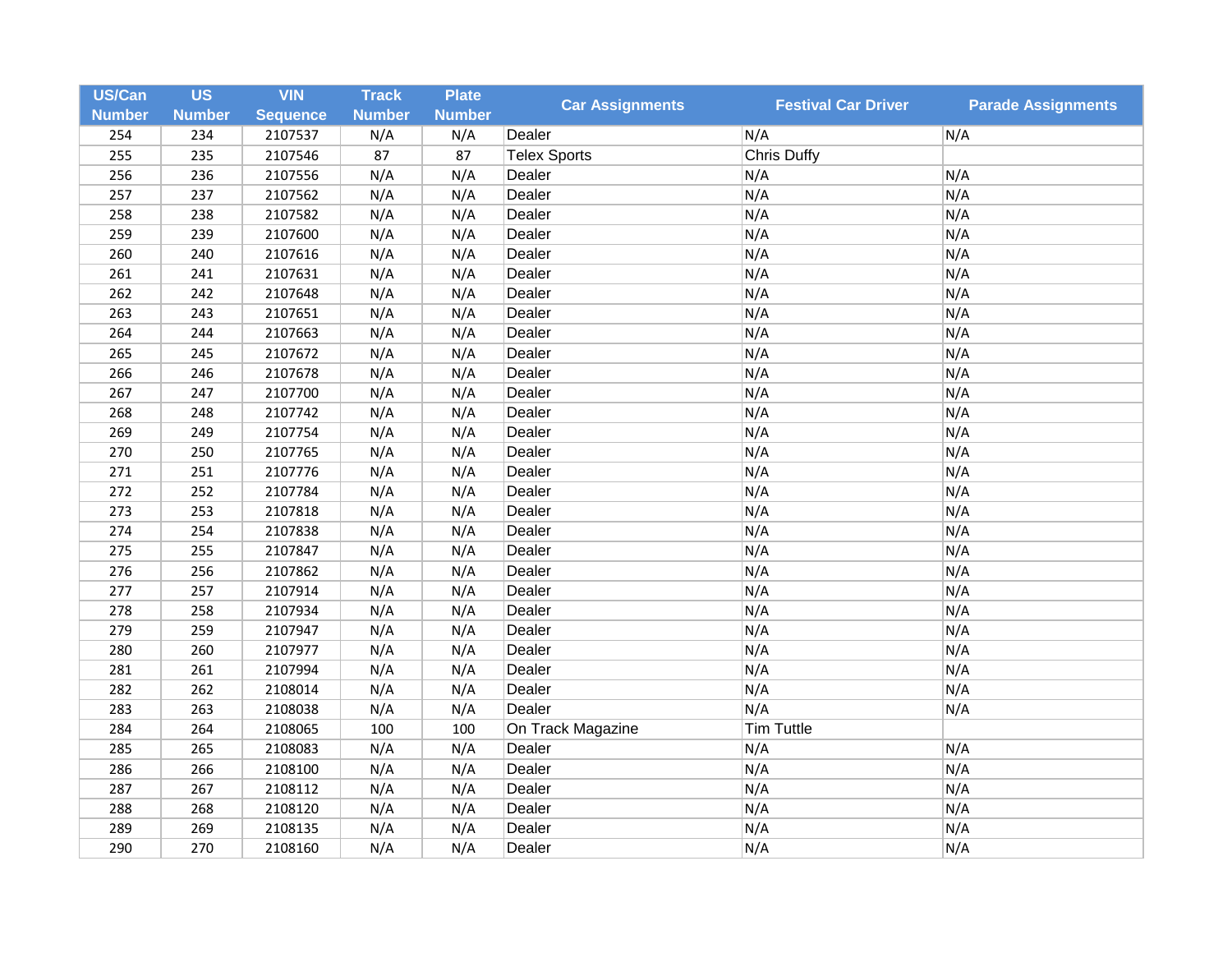| <b>US/Can</b> | <b>US</b>     | <b>VIN</b>      | <b>Track</b>  | <b>Plate</b>  | <b>Car Assignments</b> | <b>Festival Car Driver</b> | <b>Parade Assignments</b> |
|---------------|---------------|-----------------|---------------|---------------|------------------------|----------------------------|---------------------------|
| <b>Number</b> | <b>Number</b> | <b>Sequence</b> | <b>Number</b> | <b>Number</b> |                        |                            |                           |
| 291           | 271           | 2108168         | N/A           | N/A           | Dealer                 | N/A                        | N/A                       |
| 292           | 272           | 2108176         | N/A           | N/A           | Dealer                 | N/A                        | N/A                       |
| 293           | 273           | 2108180         | N/A           | N/A           | Dealer                 | N/A                        | N/A                       |
| 294           | 274           | 2108199         | N/A           | N/A           | Dealer                 | N/A                        | N/A                       |
| 295           | 275           | 2108221         | N/A           | N/A           | Dealer                 | N/A                        | N/A                       |
| 296           | 276           | 2108258         | N/A           | N/A           | Dealer                 | N/A                        | N/A                       |
| 297           | 277           | 2108273         | N/A           | N/A           | Dealer                 | N/A                        | N/A                       |
| 298           | 278           | 2108296         | N/A           | N/A           | Dealer                 | N/A                        | N/A                       |
| 299           | 279           | 2108308         | N/A           | N/A           | Dealer                 | N/A                        | N/A                       |
| 300           | 280           | 2108319         | N/A           | N/A           | Dealer                 | N/A                        | N/A                       |
| 301           | 281           | 2108332         | N/A           | N/A           | Dealer                 | N/A                        | N/A                       |
| 302           | 282           | 2108351         | N/A           | N/A           | Dealer                 | N/A                        | N/A                       |
| 303           | 283           | 2108381         | N/A           | N/A           | Dealer                 | N/A                        | N/A                       |
| 304           | 284           | 2108406         | N/A           | N/A           | Dealer                 | N/A                        | N/A                       |
| 305           | 285           | 2108429         | N/A           | N/A           | Dealer                 | N/A                        | N/A                       |
| 306           | 286           | 2108445         | N/A           | N/A           | Dealer                 | N/A                        | N/A                       |
| 307           | 287           | 2108462         | N/A           | N/A           | Dealer                 | N/A                        | N/A                       |
| 308           | 288           | 2108473         | N/A           | N/A           | Dealer                 | N/A                        | N/A                       |
| 309           | 289           | 2108490         | N/A           | N/A           | Dealer                 | N/A                        | N/A                       |
| 310           | 290           | 2108510         | 88            | 88            | WNDE/WFBQ              | <b>Chris Wheat</b>         |                           |
| 311           | 291           | 2108523         | N/A           | N/A           | Dealer                 | N/A                        | N/A                       |
| 312           | 292           | 2108531         | N/A           | N/A           | Dealer                 | N/A                        | N/A                       |
| 313           | 293           | 2108540         | N/A           | N/A           | Dealer                 | N/A                        | N/A                       |
| 314           | 294           | 2108547         | N/A           | N/A           | Dealer                 | N/A                        | N/A                       |
| 315           | 295           | 2108551         | N/A           | N/A           | Dealer                 | N/A                        | N/A                       |
| 316           | 296           | 2108558         | N/A           | N/A           | Dealer                 | N/A                        | N/A                       |
| 317           | 297           | 2108562         | N/A           | N/A           | Dealer                 | N/A                        | N/A                       |
| 318           | 298           | 2108566         | N/A           | N/A           | Dealer                 | N/A                        | N/A                       |
| 319           | 299           | 2108582         | N/A           | N/A           | Dealer                 | N/A                        | N/A                       |
| 320           | 300           | 2108596         | N/A           | N/A           | Dealer                 | N/A                        | N/A                       |
| 321           | 301           | 2108602         | N/A           | N/A           | Dealer                 | N/A                        | N/A                       |
| 322           | 302           | 2108608         | N/A           | N/A           | Dealer                 | N/A                        | N/A                       |
| 323           | 303           | 2108635         | N/A           | N/A           | Dealer                 | N/A                        | N/A                       |
| 324           | 304           | 2108663         | N/A           | N/A           | Dealer                 | N/A                        | N/A                       |
| 325           | 305           | 2108672         | N/A           | N/A           | Dealer                 | N/A                        | N/A                       |
| 326           | 306           | 2108676         | N/A           | N/A           | Dealer                 | N/A                        | N/A                       |
| 327           | 307           | 2108707         | N/A           | N/A           | Dealer                 | N/A                        | N/A                       |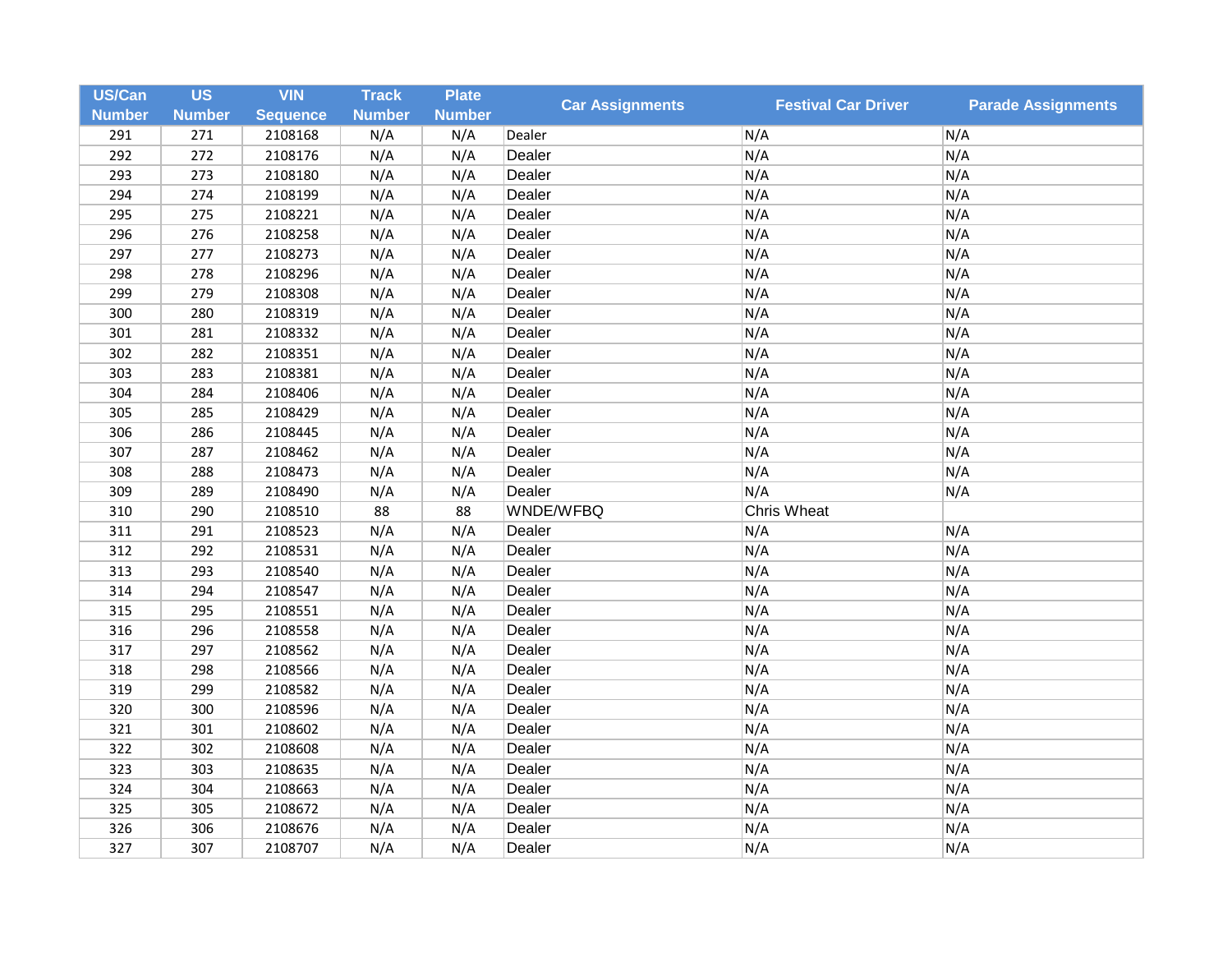| US/Can        | <b>US</b>     | <b>VIN</b>      | <b>Track</b>  | <b>Plate</b>  |                             |                            |                           |
|---------------|---------------|-----------------|---------------|---------------|-----------------------------|----------------------------|---------------------------|
| <b>Number</b> | <b>Number</b> | <b>Sequence</b> | <b>Number</b> | <b>Number</b> | <b>Car Assignments</b>      | <b>Festival Car Driver</b> | <b>Parade Assignments</b> |
| 328           | 308           | 2108715         | N/A           | N/A           | Dealer                      | N/A                        | N/A                       |
| 329           | 309           | 2108719         | N/A           | N/A           | Dealer                      | N/A                        | N/A                       |
| 330           | 310           | 2108751         | N/A           | N/A           | Dealer                      | N/A                        | N/A                       |
| 331           | 311           | 2108771         | N/A           | N/A           | Dealer                      | N/A                        | N/A                       |
| 332           | 312           | 2108805         | N/A           | N/A           | Dealer                      | N/A                        | N/A                       |
| 333           | 313           | 2108821         | N/A           | N/A           | Dealer                      | N/A                        | N/A                       |
| 334           | 314           | 2108826         | N/A           | N/A           | Dealer                      | N/A                        | N/A                       |
| 335           | 315           | 2108831         | N/A           | N/A           | Dealer                      | N/A                        | N/A                       |
| 336           | 316           | 2108841         | N/A           | N/A           | Dealer                      | N/A                        | N/A                       |
| 337           | 317           | 2108848         | N/A           | N/A           | Dealer                      | N/A                        | N/A                       |
| 338           | 318           | 2108853         | N/A           | N/A           | Dealer                      | N/A                        | N/A                       |
| 339           | 319           | 2108860         | N/A           | N/A           | Dealer                      | N/A                        | N/A                       |
| 340           | 320           | 2108868         | N/A           | N/A           | Dealer                      | N/A                        | N/A                       |
| 341           | 321           | 2108873         | N/A           | N/A           | Dealer                      | N/A                        | N/A                       |
| 342           | 322           | 2108883         | N/A           | N/A           | Dealer                      | N/A                        | N/A                       |
| 343           | 323           | 2108888         | N/A           | N/A           | Dealer                      | N/A                        | N/A                       |
| 344           | 324           | 2108903         | N/A           | N/A           | Dealer                      | N/A                        | N/A                       |
| 345           | 325           | 2108918         | N/A           | N/A           | Dealer                      | N/A                        | N/A                       |
| 346           | 326           | 2108935         | N/A           | N/A           | Dealer                      | N/A                        | N/A                       |
| 347           | 327           | 2108949         | N/A           | N/A           | Dealer                      | N/A                        | N/A                       |
| 348           | 328           | 2108961         | N/A           | N/A           | Dealer                      | N/A                        | N/A                       |
| 349           | 329           | 2108965         | N/A           | N/A           | Dealer                      | N/A                        | N/A                       |
| 350           | 330           | 2109001         | N/A           | N/A           | Dealer                      | N/A                        | N/A                       |
| 351           | 331           | 2109012         | N/A           | N/A           | Dealer                      | N/A                        | N/A                       |
| 352           | 332           | 2109017         | N/A           | N/A           | Dealer                      | N/A                        | N/A                       |
| 353           | 333           | 2109033         | N/A           | N/A           | Dealer                      | N/A                        | N/A                       |
| 354           | 334           | 2109054         | N/A           | N/A           | Dealer                      | N/A                        | N/A                       |
| 355           | 335           | 2109162         | N/A           | N/A           | Dealer                      | N/A                        | N/A                       |
| 356           | 336           | 2109174         | N/A           | N/A           | Dealer                      | N/A                        | N/A                       |
| 357           | 337           | 2109190         | N/A           | N/A           | Dealer                      | N/A                        | N/A                       |
| 358           | 338           | 2109202         | N/A           | N/A           | Dealer                      | N/A                        | N/A                       |
| 359           | 339           | 2109210         | N/A           | N/A           | Dealer                      | N/A                        | N/A                       |
| 360           | 340           | 2109232         | N.A           | N/A           | Dealer                      | N/A                        | N/A                       |
| 361           | 341           | 2109249         | 125           | 125           | Indy 500 Festival Committee | Doug Hall                  |                           |
| 362           | 342           | 2109265         | 82            | 82            | Dealer                      | Comanche                   |                           |
| 363           | 343           | 2109271         | N/A           | N/A           | Dealer                      | N/A                        | N/A                       |
| 364           | 344           | 2109279         | N/A           | N/A           | Dealer                      | N/A                        | N/A                       |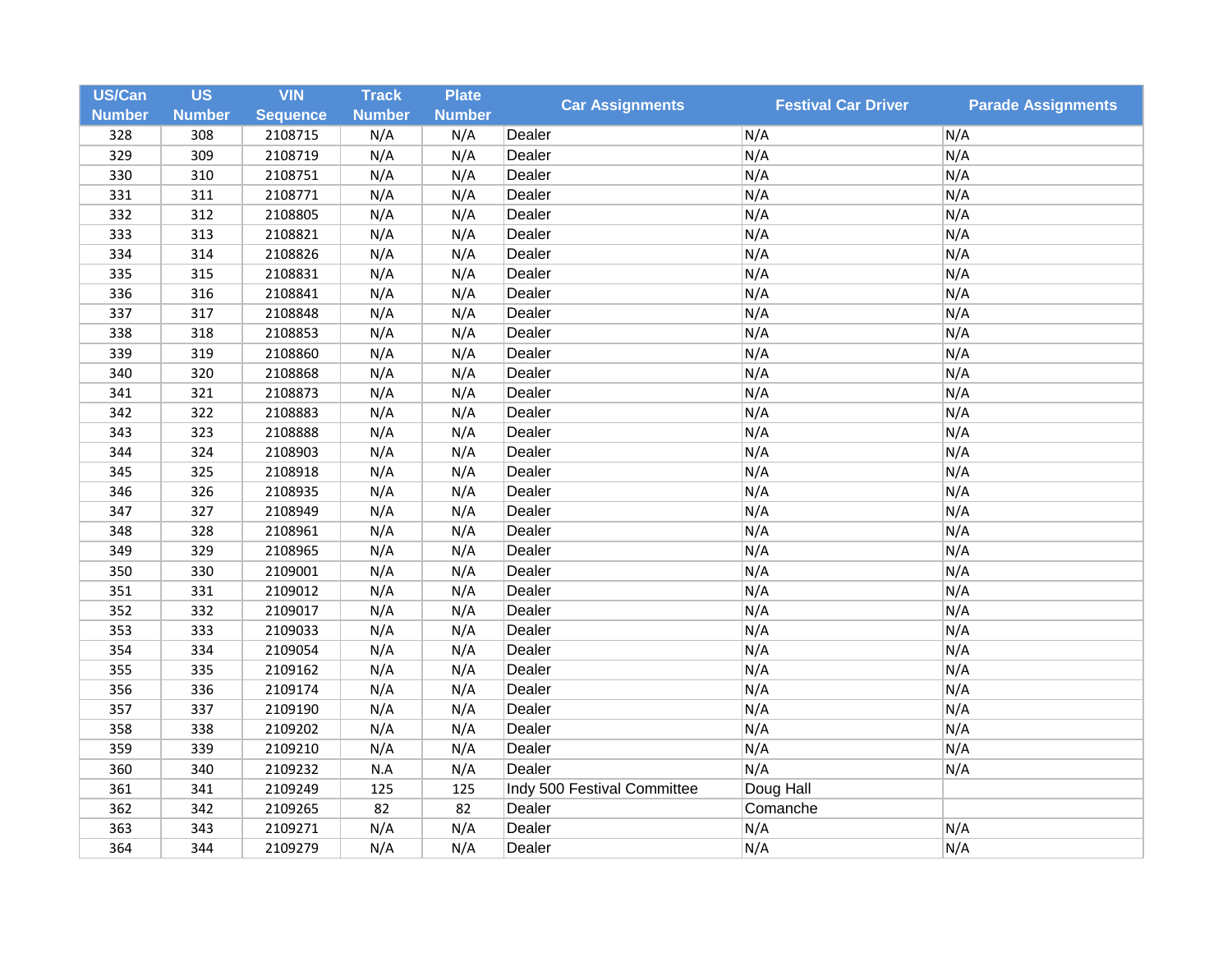| <b>US/Can</b> | <b>US</b>     | <b>VIN</b>      | <b>Track</b>  | <b>Plate</b>  | <b>Car Assignments</b> |                            | <b>Parade Assignments</b> |
|---------------|---------------|-----------------|---------------|---------------|------------------------|----------------------------|---------------------------|
| <b>Number</b> | <b>Number</b> | <b>Sequence</b> | <b>Number</b> | <b>Number</b> |                        | <b>Festival Car Driver</b> |                           |
| 365           | 345           | 2109287         | N/A           | N/A           | Dealer                 | N/A                        | N/A                       |
| 366           | 346           | 2108935         | N/A           | N/A           | Dealer                 | N/A                        | N/A                       |
| 367           | 347           | 2109314         | N/A           | N/A           | Dealer                 | N/A                        | N/A                       |
| 368           | 348           | 2109319         | N/A           | N/A           | Dealer                 | N/A                        | N/A                       |
| 369           | 349           | 2109322         | N/A           | N/A           | Dealer                 | N/A                        | N/A                       |
| 370           | 350           | 2109336         | N/A           | N/A           | Dealer                 | N/A                        | N/A                       |
| 371           | 351           | 2109340         | N/A           | N/A           | Dealer                 | N/A                        | N/A                       |
| 372           | 352           | 2109347         | N/A           | N/A           | Dealer                 | N/A                        | N/A                       |
| 373           | 353           | 2109349         | N/A           | N/A           | Dealer                 | N/A                        | N/A                       |
| 374           | 354           | 2109356         | N/A           | N/A           | Dealer                 | N/A                        | N/A                       |
| 375           | 355           | 2109359         | N/A           | N/A           | Dealer                 | N/A                        | N/A                       |
| 376           | 356           | 2109369         | N/A           | N/A           | Dealer                 | N/A                        | N/A                       |
| 377           | 357           | 2109389         | N/A           | N/A           | Dealer                 | N/A                        | N/A                       |
| 378           | 358           | 2109406         | N/A           | N/A           | Dealer                 | N/A                        | N/A                       |
| 379           | 359           | 2109474         | N/A           | N/A           | Dealer                 | N/A                        | N/A                       |
| 380           | 360           | 2109503         | N/A           | N/A           | Dealer                 | N/A                        | N/A                       |
| 381           | 361           | 2109512         | N/A           | N/A           | Dealer                 | N/A                        | N/A                       |
| 382           | 362           | 2109517         | N/A           | N/A           | Dealer                 | N/A                        | N/A                       |
| 383           | 363           | 2109530         | N/A           | N/A           | Dealer                 | N/A                        | N/A                       |
| 384           | 364           | 2109551         | N/A           | N/A           | Dealer                 | N/A                        | N/A                       |
| 385           | 365           | 2109568         | N/A           | N/A           | Dealer                 | N/A                        | N/A                       |
| 386           | 366           | 2109573         | N/A           | N/A           | Dealer                 | N/A                        | N/A                       |
| 387           | 367           | 2109578         | N/A           | N/A           | Dealer                 | N/A                        | N/A                       |
| 388           | 368           | 2109590         | N/A           | N/A           | Dealer                 | N/A                        | N/A                       |
| 389           | 369           | 2109606         | N/A           | N/A           | Dealer                 | N/A                        | N/A                       |
| 390           | 370           | 2109620         | N/A           | N/A           | Dealer                 | N/A                        | N/A                       |
| 391           | 371           | 2109621         | N/A           | N/A           | Dealer                 | N/A                        | N/A                       |
| 392           | 372           | 2109629         | N/A           | N/A           | Dealer                 | N/A                        | N/A                       |
| 393           | 373           | 2109683         | N/A           | N/A           | Dealer                 | N/A                        | N/A                       |
| 394           | 374           | 2109713         | N/A           | N/A           | Dealer                 | N/A                        | N/A                       |
| 395           | 375           | 2109729         | N/A           | N/A           | Dealer                 | N/A                        | N/A                       |
| 396           | 376           | 2109751         | N/A           | N/A           | Dealer                 | N/A                        | N/A                       |
| 397           | 377           | 2109755         | N/A           | N/A           | Dealer                 | N/A                        | N/A                       |
| 398           | 378           | 2109768         | N/A           | N/A           | Dealer                 | N/A                        | N/A                       |
| 399           | 379           | 2109774         | N/A           | N/A           | Dealer                 | N/A                        | N/A                       |
| 400           | 380           | 2109782         | N/A           | N/A           | Dealer                 | N/A                        | N/A                       |
| 401           | 381           | 2109788         | N/A           | N/A           | Dealer                 | N/A                        | N/A                       |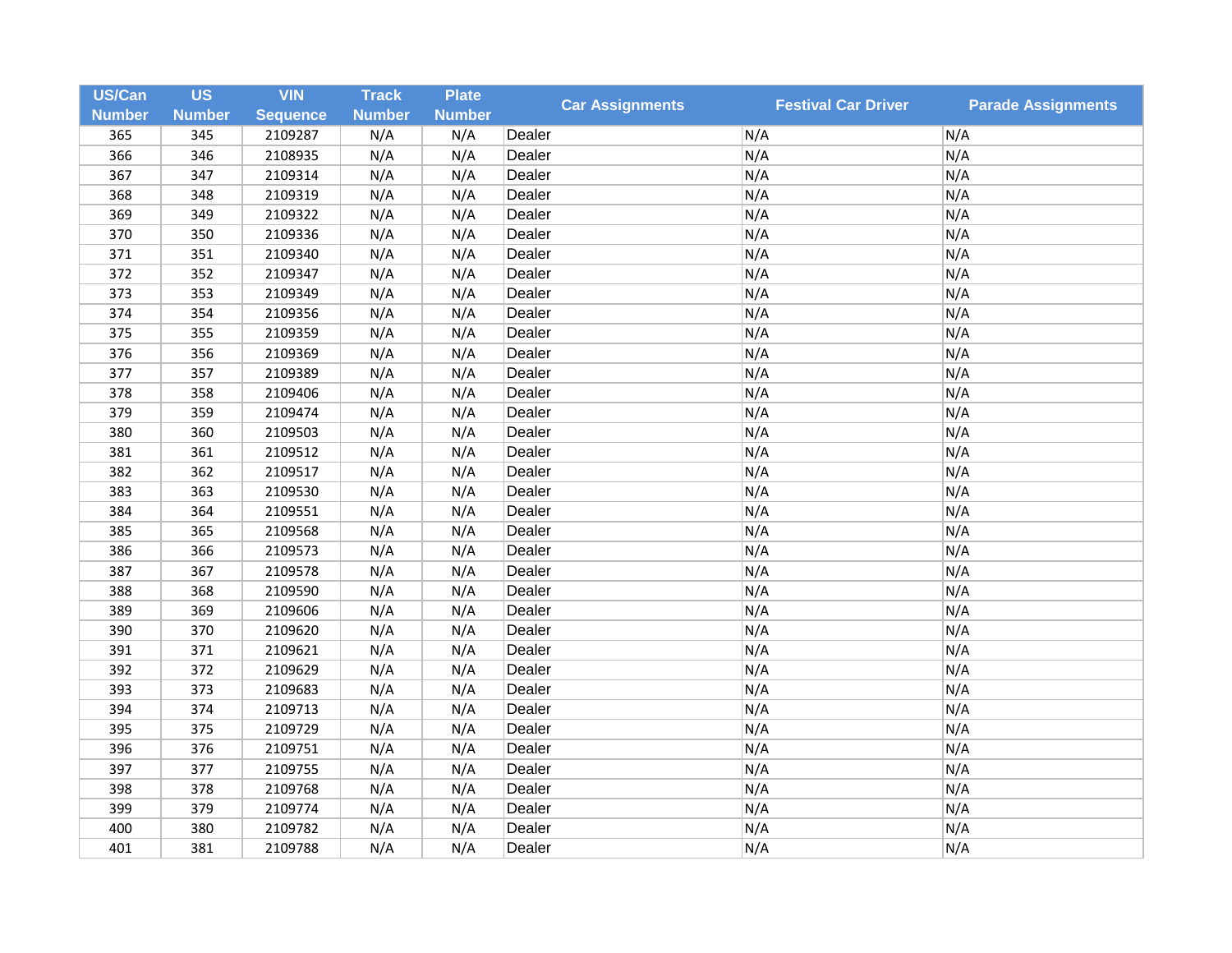| <b>US/Can</b> | <b>US</b>     | <b>VIN</b>      | <b>Track</b>  | <b>Plate</b>  |                        |                            |                           |
|---------------|---------------|-----------------|---------------|---------------|------------------------|----------------------------|---------------------------|
| <b>Number</b> | <b>Number</b> | <b>Sequence</b> | <b>Number</b> | <b>Number</b> | <b>Car Assignments</b> | <b>Festival Car Driver</b> | <b>Parade Assignments</b> |
| 402           | 382           | 2109796         | N/A           | N/A           | Dealer                 | N/A                        | N/A                       |
| 403           | 383           | 2109802         | N/A           | N/A           | Dealer                 | N/A                        | N/A                       |
| 404           | 384           | 2109804         | N/A           | N/A           | Dealer                 | N/A                        | N/A                       |
| 405           | 385           | 2109813         | N/A           | N/A           | Dealer                 | N/A                        | N/A                       |
| 406           | 386           | 2109818         | N/A           | N/A           | Dealer                 | N/A                        | N/A                       |
| 407           | 387           | 2109823         | N/A           | N/A           | Dealer                 | N/A                        | N/A                       |
| 408           | 388           | 2109828         | N/A           | N/A           | Dealer                 | N/A                        | N/A                       |
| 409           | 389           | 2109836         | N/A           | N/A           | Dealer                 | N/A                        | N/A                       |
| 410           | 390           | 2109839         | N/A           | N/A           | Dealer                 | N/A                        | N/A                       |
| 411           | 391           | 2109849         | N/A           | N/A           | Dealer                 | N/A                        | N/A                       |
| 412           | 392           | 2109854         | N/A           | N/A           | Dealer                 | N/A                        | N/A                       |
| 413           | 393           | 2109858         | N/A           | N/A           | Dealer                 | N/A                        | N/A                       |
| 414           | 394           | 2109860         | N/A           | N/A           | Dealer                 | N/A                        | N/A                       |
| 415           | 395           | 2109851         | N/A           | N/A           | Dealer                 | N/A                        | N/A                       |
| 416           | 396           | 2109863         | N/A           | N/A           | Dealer                 | N/A                        | N/A                       |
| 417           | 397           | 2109871         | N/A           | N/A           | Dealer                 | N/A                        | N/A                       |
| 418           | 398           | 2109873         | N/A           | N/A           | Dealer                 | N/A                        | N/A                       |
| 419           | 399           | 2109874         | N/A           | N/A           | Dealer                 | N/A                        | N/A                       |
| 420           | 400           | 2109876         | N/A           | N/A           | Dealer                 | N/A                        | N/A                       |
| 421           | 401           | 2109893         | N/A           | N/A           | Dealer                 | N/A                        | N/A                       |
| 422           | 402           | 2109900         | N/A           | N/A           | Dealer                 | N/A                        | N/A                       |
| 423           | 403           | 2109911         | N/A           | N/A           | Dealer                 | N/A                        | N/A                       |
| 424           | 404           | 2109913         | N/A           | N/A           | Dealer                 | N/A                        | N/A                       |
| 425           | 405           | 2109923         | N/A           | N/A           | Dealer                 | N/A                        | N/A                       |
| 426           | 406           | 2109929         | N/A           | N/A           | Dealer                 | N/A                        | N/A                       |
| 427           | 407           | 2109935         | N/A           | N/A           | Dealer                 | N/A                        | N/A                       |
| 428           | 408           | 2109945         | N/A           | N/A           | Dealer                 | N/A                        | N/A                       |
| 429           | 409           | 2109950         | N/A           | N/A           | Dealer                 | N/A                        | N/A                       |
| 430           | 410           | 2109965         | N/A           | N/A           | Dealer                 | N/A                        | N/A                       |
| 431           | 411           | 2109982         | N/A           | N/A           | Dealer                 | N/A                        | N/A                       |
| 432           | 412           | 2110002         | N/A           | N/A           | Dealer                 | N/A                        | N/A                       |
| 433           | 413           | 2110019         | N/A           | N/A           | Dealer                 | N/A                        | N/A                       |
| 434           | 414           | 2110040         | N/A           | N/A           | Dealer                 | N/A                        | N/A                       |
| 435           | 415           | 2110058         | N/A           | N/A           | Dealer                 | N/A                        | N/A                       |
| 436           | 416           | 2110076         | N/A           | N/A           | Dealer                 | N/A                        | N/A                       |
| 437           | 417           | 2110092         | N/A           | N/A           | Dealer                 | N/A                        | N/A                       |
| 438           | 418           | 2110096         | N/A           | N/A           | Dealer                 | N/A                        | N/A                       |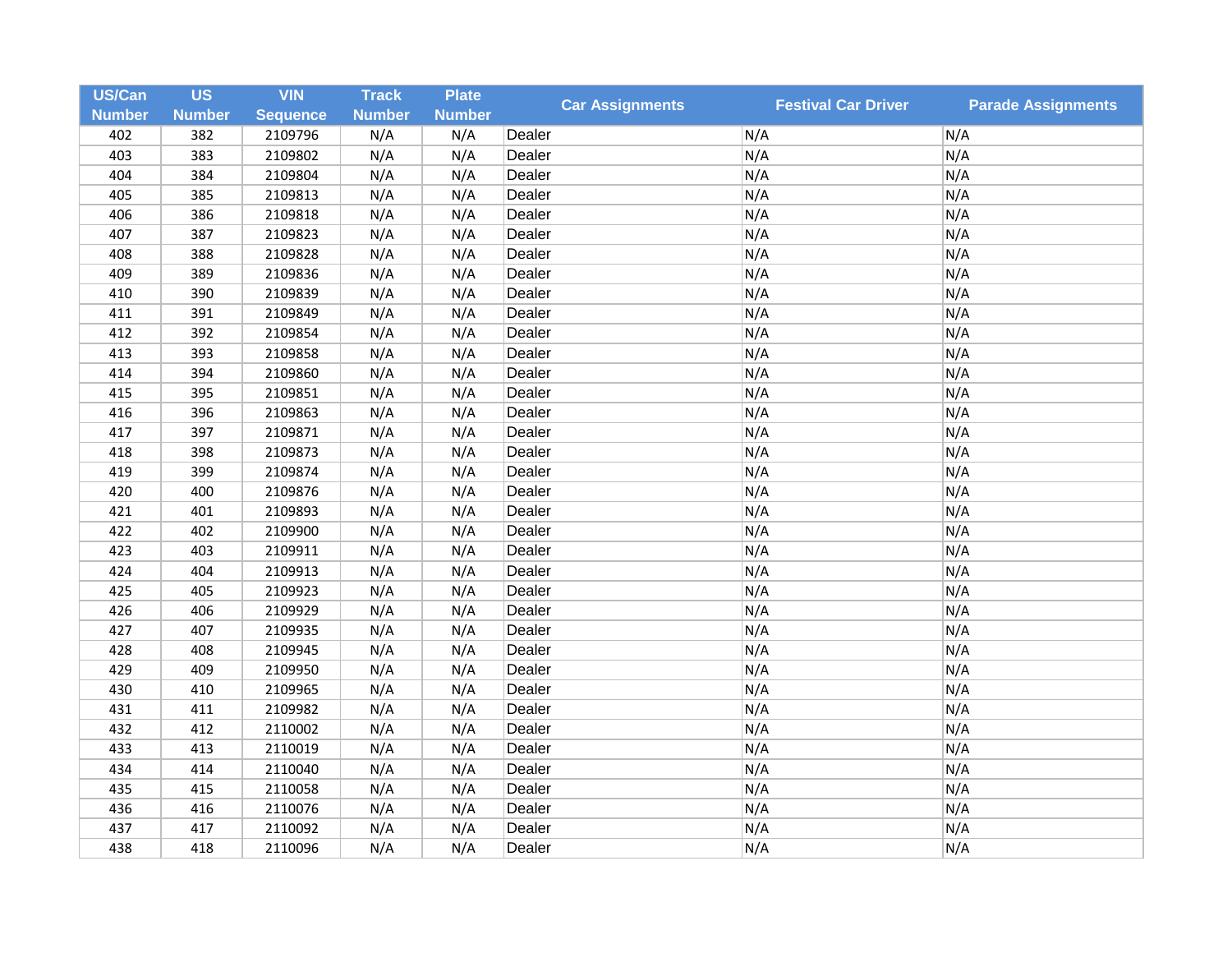| <b>US/Can</b> | <b>US</b>     | <b>VIN</b>      | <b>Track</b>  | <b>Plate</b>  | <b>Car Assignments</b> | <b>Festival Car Driver</b> | <b>Parade Assignments</b> |
|---------------|---------------|-----------------|---------------|---------------|------------------------|----------------------------|---------------------------|
| <b>Number</b> | <b>Number</b> | <b>Sequence</b> | <b>Number</b> | <b>Number</b> |                        |                            |                           |
| 439           | 419           | 2110109         | N/A           | N/A           | Dealer                 | N/A                        | N/A                       |
| 440           | 420           | 2110128         | N/A           | N/A           | Dealer                 | N/A                        | N/A                       |
| 441           | 421           | 2111044         | N/A           | N/A           | Dealer                 | N/A                        | N/A                       |
| 442           | 422           | 2110164         | N/A           | N/A           | Dealer                 | N/A                        | N/A                       |
| 443           | 423           | 2110182         | N/A           | N/A           | Dealer                 | N/A                        | N/A                       |
| 444           | 424           | 2110199         | N/A           | N/A           | Dealer                 | N/A                        | N/A                       |
| 445           | 425           | 2110211         | N/A           | N/A           | Dealer                 | N/A                        | N/A                       |
| 446           | 426           | 2110215         | N/A           | N/A           | Dealer                 | N/A                        | N/A                       |
| 447           | 427           | 2110220         | N/A           | N/A           | Dealer                 | N/A                        | N/A                       |
| 448           | 428           | 2110233         | N/A           | N/A           | Dealer                 | N/A                        | N/A                       |
| 449           | 429           | 2110241         | N/A           | N/A           | Dealer                 | N/A                        | N/A                       |
| 450           | 430           | 2110258         | N/A           | N/A           | Dealer                 | N/A                        | N/A                       |
| 451           | 431           | 2110269         | N/A           | N/A           | Dealer                 | N/A                        | N/A                       |
| 452           | 432           | 2110279         | N/A           | N/A           | Dealer                 | N/A                        | N/A                       |
| 453           | 433           | 2110298         | N/A           | N/A           | Dealer                 | N/A                        | N/A                       |
| 454           | 434           | 2110307         | N/A           | N/A           | Dealer                 | N/A                        | N/A                       |
| 455           | 435           | 2110316         | N/A           | N/A           | Dealer                 | N/A                        | N/A                       |
| 456           | 436           | 2110320         | N/A           | N/A           | Dealer                 | N/A                        | N/A                       |
| 457           | 437           | 2110328         | N/A           | N/A           | Dealer                 | N/A                        | N/A                       |
| 458           | 438           | 2110335         | N/A           | N/A           | Dealer                 | N/A                        | N/A                       |
| 459           | 439           | 2110397         | N/A           | N/A           | Dealer                 | N/A                        | N/A                       |
| 460           | 440           | 2110401         | N/A           | N/A           | Dealer                 | N/A                        | N/A                       |
| 461           | 441           | 2110413         | N/A           | N/A           | Dealer                 | N/A                        | N/A                       |
| 462           | 442           | 2110432         | N/A           | N/A           | Dealer                 | N/A                        | N/A                       |
| 463           | 443           | 2110449         | N/A           | N/A           | Dealer                 | N/A                        | N/A                       |
| 464           | 444           | 2110466         | N/A           | N/A           | Dealer                 | N/A                        | N/A                       |
| 465           | 445           | 2110484         | N/A           | N/A           | Dealer                 | N/A                        | N/A                       |
| 466           | 446           | 2110513         | N/A           | N/A           | Dealer                 | N/A                        | N/A                       |
| 467           | 447           | 2110531         | N/A           | N/A           | Dealer                 | N/A                        | N/A                       |
| 468           | 448           | 2110550         | N/A           | N/A           | Dealer                 | N/A                        | N/A                       |
| 469           | 449           | 2110562         | N/A           | N/A           | Dealer                 | N/A                        | N/A                       |
| 470           | 450           | 2110570         | N/A           | N/A           | Dealer                 | N/A                        | N/A                       |
| 471           | 451           | 2110578         | N/A           | N/A           | Dealer                 | N/A                        | N/A                       |
| 472           | 452           | 2110590         | N/A           | N/A           | Dealer                 | N/A                        | N/A                       |
| 473           | 453           | 2110605         | N/A           | N/A           | Dealer                 | N/A                        | N/A                       |
| 474           | 454           | 2110611         | N/A           | N/A           | Dealer                 | N/A                        | N/A                       |
| 475           | 455           | 2110622         | N/A           | N/A           | Dealer                 | N/A                        | N/A                       |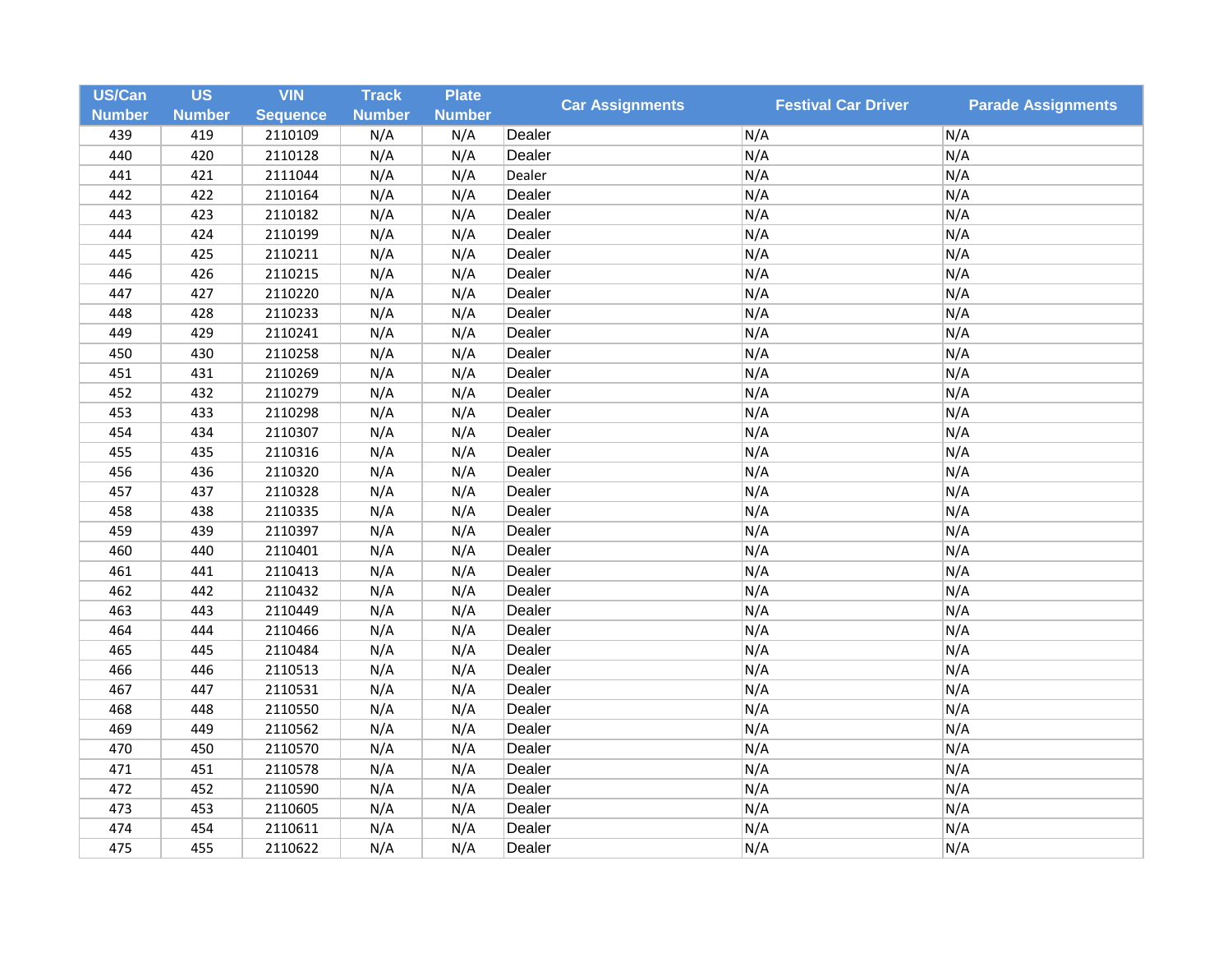| US/Can        | <b>US</b>     | <b>VIN</b>      | <b>Track</b>  | <b>Plate</b>  | <b>Car Assignments</b> |                            | <b>Parade Assignments</b> |
|---------------|---------------|-----------------|---------------|---------------|------------------------|----------------------------|---------------------------|
| <b>Number</b> | <b>Number</b> | <b>Sequence</b> | <b>Number</b> | <b>Number</b> |                        | <b>Festival Car Driver</b> |                           |
| 476           | 456           | 2110626         | N/A           | N/A           | Dealer                 | N/A                        | N/A                       |
| 477           | 457           | 2110706         | N/A           | N/A           | Dealer                 | N/A                        | N/A                       |
| 478           | 459           | 2110730         | N/A           | N/A           | Dealer                 | N/A                        | N/A                       |
| 479           | 458           | 2110730         | N/A           | N/A           | Dealer                 | N/A                        | N/A                       |
| 480           | 460           | 2110791         | N/A           | N/A           | Dealer                 | N/A                        | N/A                       |
| 481           | 461           | 2110818         | N/A           | N/A           | Dealer                 | N/A                        | N/A                       |
| 482           | 462           | 2110887         | N/A           | N/A           | Dealer                 | N/A                        | N/A                       |
| 483           | 463           | 2110905         | N/A           | N/A           | Dealer                 | N/A                        | N/A                       |
| 484           | 464           | 2110928         | N/A           | N/A           | Dealer                 | N/A                        | N/A                       |
| 485           | 465           | 2111030         | N/A           | N/A           | Dealer                 | N/A                        | N/A                       |
| 486           | 466           | 2111035         | N/A           | N/A           | Dealer                 | N/A                        | N/A                       |
| 487           | 467           | 2111049         | N/A           | N/A           | Dealer                 | N/A                        | N/A                       |
| 488           | 468           | 2111097         | N/A           | N/A           | Dealer                 | N/A                        | N/A                       |
| 489           | 469           | 2111112         | N/A           | N/A           | Dealer                 | N/A                        | N/A                       |
| 490           | 470           | 2111127         | N/A           | N/A           | Dealer                 | N/A                        | N/A                       |
| 491           | 471           | 2111131         | N/A           | N/A           | Dealer                 | N/A                        | N/A                       |
| 492           | 472           | 2111140         | N/A           | N/A           | Dealer                 | N/A                        | N/A                       |
| 493           | 473           | 2111144         | N/A           | N/A           | Dealer                 | N/A                        | N/A                       |
| 494           | 474           | 2111148         | N/A           | N/A           | Dealer                 | N/A                        | N/A                       |
| 495           | 475           | 2111155         | N/A           | N/A           | Dealer                 | N/A                        | N/A                       |
| 496           | 476           | 2111163         | N/A           | N/A           | Dealer                 | N/A                        | N/A                       |
| 497           | 477           | 2111181         | N/A           | N/A           | Dealer                 | N/A                        | N/A                       |
| 498           | 478           | 2111198         | N/A           | N/A           | Dealer                 | N/A                        | N/A                       |
| 499           | 479           | 2111202         | N/A           | N/A           | Dealer                 | N/A                        | N/A                       |
| 500           | 480           | 2111209         | N/A           | N/A           | Dealer                 | N/A                        | N/A                       |
| 501           | 481           | 2111218         | N/A           | N/A           | Dealer                 | N/A                        | N/A                       |
| 502           | 482           | 2111226         | N/A           | N/A           | Dealer                 | N/A                        | N/A                       |
| 503           | 483           | 2111231         | N/A           | N/A           | Dealer                 | N/A                        | N/A                       |
| 504           | 484           | 2111235         | N/A           | N/A           | Dealer                 | N/A                        | N/A                       |
| 505           | 485           | 2111243         | N/A           | N/A           | Dealer                 | N/A                        | N/A                       |
| 506           | 486           | 2111253         | N/A           | N/A           | Dealer                 | N/A                        | N/A                       |
| 507           | 487           | 2111258         | N/A           | N/A           | Dealer                 | N/A                        | N/A                       |
| 508           | 488           | 2111274         | N/A           | N/A           | Dealer                 | N/A                        | N/A                       |
| 509           | 489           | 2111292         | N/A           | N/A           | Dealer                 | N/A                        | N/A                       |
| 510           | 490           | 2111307         | N/A           | N/A           | Dealer                 | N/A                        | N/A                       |
| 511           | 491           | 2111320         | N/A           | N/A           | Dealer                 | N/A                        | N/A                       |
| 512           | 492           | 2111325         | N/A           | N/A           | Dealer                 | N/A                        | N/A                       |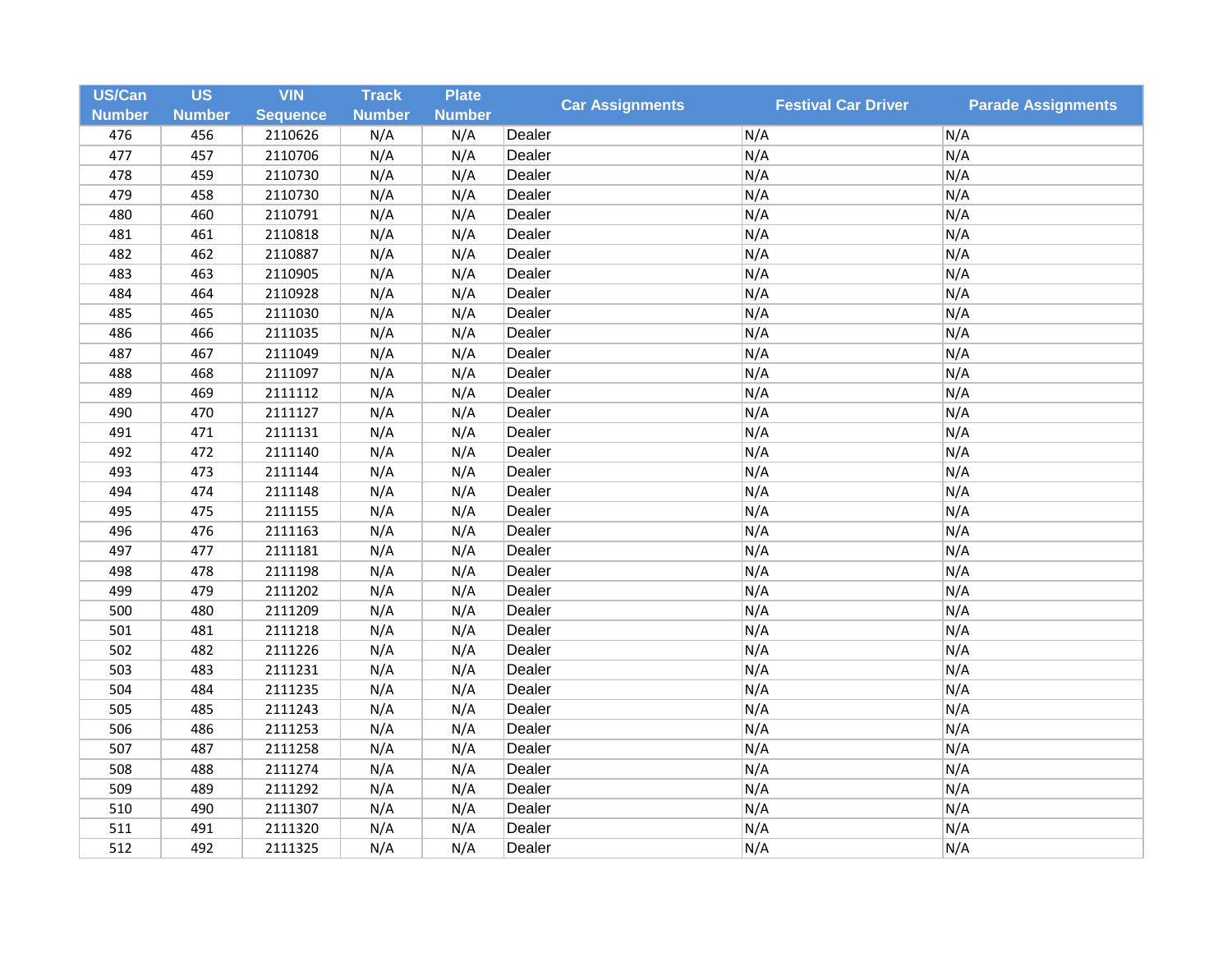| <b>US/Can</b> | <b>US</b>     | <b>VIN</b>      | <b>Track</b>  | <b>Plate</b>  | <b>Car Assignments</b> | <b>Festival Car Driver</b> | <b>Parade Assignments</b> |
|---------------|---------------|-----------------|---------------|---------------|------------------------|----------------------------|---------------------------|
| <b>Number</b> | <b>Number</b> | <b>Sequence</b> | <b>Number</b> | <b>Number</b> |                        |                            |                           |
| 513           | 493           | 2111329         | N/A           | N/A           | Dealer                 | N/A                        | N/A                       |
| 514           | 494           | 2111336         | N/A           | N/A           | Dealer                 | N/A                        | N/A                       |
| 515           | 495           | 2111341         | N/A           | N/A           | Dealer                 | N/A                        | N/A                       |
| 516           | 496           | 2111345         | N/A           | N/A           | Dealer                 | N/A                        | N/A                       |
| 517           | 497           | 2111352         | N/A           | N/A           | Dealer                 | N/A                        | N/A                       |
| 518           | 498           | 2111355         | N/A           | N/A           | Dealer                 | N/A                        | N/A                       |
| 519           | 499           | 2111357         | N/A           | N/A           | Dealer                 | N/A                        | N/A                       |
| 520           | 500           | 2111360         | N/A           | N/A           | Dealer                 | N/A                        | N/A                       |
| 521           | 501           | 2111363         | N/A           | N/A           | Dealer                 | N/A                        | N/A                       |
| 522           | 502           | 2111366         | N/A           | N/A           | Dealer                 | N/A                        | N/A                       |
| 523           | 503           | 2111377         | N/A           | N/A           | Dealer                 | N/A                        | N/A                       |
| 524           | 504           | 2111383         | N/A           | N/A           | Dealer                 | N/A                        | N/A                       |
| 525           | 505           | 2111391         | N/A           | N/A           | Dealer                 | N/A                        | N/A                       |
| 526           | 506           | 2111395         | N/A           | N/A           | Dealer                 | N/A                        | N/A                       |
| 527           | 507           | 2111405         | N/A           | N/A           | Dealer                 | N/A                        | N/A                       |
| 528           | 508           | 2111412         | N/A           | N/A           | Dealer                 | N/A                        | N/A                       |
| 529           | 509           | 2111421         | N/A           | N/A           | Dealer                 | N/A                        | N/A                       |
| 530           | 510           | 2111437         | N/A           | N/A           | Dealer                 | N/A                        | N/A                       |
| 531           | 511           | 2111441         | N/A           | N/A           | Dealer                 | N/A                        | N/A                       |
| 532           | 512           | 2111452         | N/A           | N/A           | Dealer                 | N/A                        | N/A                       |
| 533           | 513           | 2111457         | N/A           | N/A           | Dealer                 | N/A                        | N/A                       |
| 534           | 514           | 2111459         | N/A           | N/A           | Dealer                 | N/A                        | N/A                       |
| 535           | 515           | 2111468         | N/A           | N/A           | Dealer                 | N/A                        | N/A                       |
| 536           | 516           | 2111486         | N/A           | N/A           | Dealer                 | N/A                        | N/A                       |
| 537           | 517           | 2111501         | N/A           | N/A           | Dealer                 | N/A                        | N/A                       |
| 538           | 518           | 2111517         | N/A           | N/A           | Dealer                 | N/A                        | N/A                       |
| 539           | 519           | 2111533         | N/A           | N/A           | Dealer                 | N/A                        | N/A                       |
| 540           | 520           | 2111544         | N/A           | N/A           | Dealer                 | N/A                        | N/A                       |
| 541           | 521           | 2111553         | N/A           | N/A           | Dealer                 | N/A                        | N/A                       |
| 542           | 522           | 2111561         | N/A           | N/A           | Dealer                 | N/A                        | N/A                       |
| 543           | 523           | 2111574         | N/A           | N/A           | Dealer                 | N/A                        | N/A                       |
| 544           | 524           | 2111580         | N/A           | N/A           | Dealer                 | N/A                        | N/A                       |
| 545           | 525           | 2111587         | N/A           | N/A           | Dealer                 | N/A                        | N/A                       |
| 546           | 526           | 2111593         | N/A           | N/A           | Dealer                 | N/A                        | N/A                       |
| 547           | 527           | 2111601         | N/A           | N/A           | Dealer                 | N/A                        | N/A                       |
| 548           | 528           | 2111608         | N/A           | N/A           | Dealer                 | N/A                        | N/A                       |
| 549           | 529           | 2111617         | N/A           | N/A           | Dealer                 | N/A                        | N/A                       |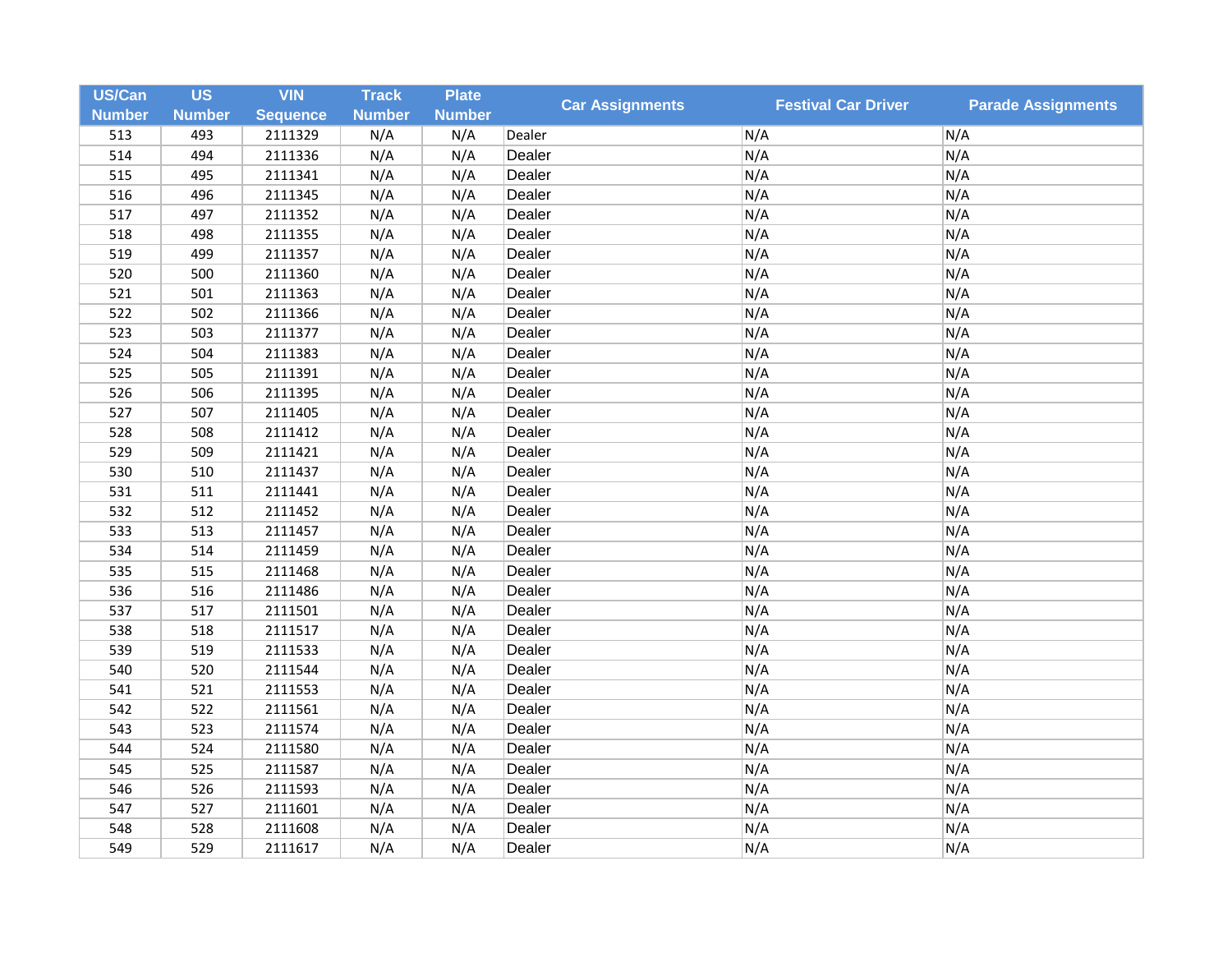| US/Can        | <b>US</b>     | <b>VIN</b>      | <b>Track</b>  | <b>Plate</b>  | <b>Car Assignments</b> | <b>Festival Car Driver</b> | <b>Parade Assignments</b> |
|---------------|---------------|-----------------|---------------|---------------|------------------------|----------------------------|---------------------------|
| <b>Number</b> | <b>Number</b> | <b>Sequence</b> | <b>Number</b> | <b>Number</b> |                        |                            |                           |
| 550           | 530           | 2111625         | N/A           | N/A           | Dealer                 | N/A                        | N/A                       |
| 551           | 531           | 2111632         | N/A           | N/A           | Dealer                 | N/A                        | N/A                       |
| 552           | 532           | 2111639         | N/A           | N/A           | Dealer                 | N/A                        | N/A                       |
| 553           | 533           | 2111643         | N/A           | N/A           | Dealer                 | N/A                        | N/A                       |
| 554           | 534           | 2111661         | N/A           | N/A           | Dealer                 | N/A                        | N/A                       |
| 555           | 535           | 2111677         | N/A           | N/A           | Dealer                 | N/A                        | N/A                       |
| 556           | 536           | 2111705         | N/A           | N/A           | Dealer                 | N/A                        | N/A                       |
| 557           | 537           | 2111718         | N/A           | N/A           | Dealer                 | N/A                        | N/A                       |
| 558           | 538           | 2111733         | N/A           | N/A           | Dealer                 | N/A                        | N/A                       |
| 559           | 539           | 2111742         | N/A           | N/A           | Dealer                 | N/A                        | N/A                       |
| 560           | 540           | 2111749         | N/A           | N/A           | Dealer                 | N/A                        | N/A                       |
| 561           | 541           | 2111753         | N/A           | N/A           | Dealer                 | N/A                        | N/A                       |
| 562           | 542           | 2111762         | N/A           | N/A           | Dealer                 | N/A                        | N/A                       |
| 563           | 543           | 2111776         | N/A           | N/A           | Dealer                 | N/A                        | N/A                       |
| 564           | 544           | 2111779         | N/A           | N/A           | Dealer                 | N/A                        | N/A                       |
| 565           | 545           | 2111795         | N/A           | N/A           | Dealer                 | N/A                        | N/A                       |
| 566           | 546           | 2111810         | N/A           | N/A           | Dealer                 | N/A                        | N/A                       |
| 567           | 547           | 2111811         | N/A           | N/A           | Dealer                 | N/A                        | N/A                       |
| 568           | 548           | 2111826         | N/A           | N/A           | Dealer                 | N/A                        | N/A                       |
| 569           | 549           | 2111842         | N/A           | N/A           | Dealer                 | N/A                        | N/A                       |
| 570           | 550           | 2111860         | N/A           | N/A           | Dealer                 | N/A                        | N/A                       |
| 571           | 551           | 2111874         | N/A           | N/A           | Dealer                 | N/A                        | N/A                       |
| 572           | 552           | 2111891         | N/A           | N/A           | Dealer                 | N/A                        | N/A                       |
| 573           | 553           | 2111905         | N/A           | N/A           | Dealer                 | N/A                        | N/A                       |
| 574           | 554           | 2111920         | N/A           | N/A           | Dealer                 | N/A                        | N/A                       |
| 575           | 555           | 2111933         | N/A           | N/A           | Dealer                 | N/A                        | N/A                       |
| 576           | 556           | 2111948         | N/A           | N/A           | Dealer                 | N/A                        | N/A                       |
| 577           | 557           | 2111963         | N/A           | N/A           | Dealer                 | N/A                        | N/A                       |
| 578           | 558           | 2111980         | N/A           | N/A           | Dealer                 | N/A                        | N/A                       |
| 579           | 559           | 2112068         | N/A           | N/A           | Dealer                 | N/A                        | N/A                       |
| 580           | 560           | 2112094         | N/A           | N/A           | Dealer                 | N/A                        | N/A                       |
| 581           | 561           | 2112122         | N/A           | N/A           | Dealer                 | N/A                        | N/A                       |
| 582           | 562           | 2112136         | N/A           | N/A           | Dealer                 | N/A                        | N/A                       |
| 583           | 563           | 2112158         | N/A           | N/A           | Dealer                 | N/A                        | N/A                       |
| 584           | 564           | 2112227         | N/A           | N/A           | Dealer                 | N/A                        | N/A                       |
| 585           | 565           | 2112259         | 107           | 107           | <b>Borg Warner</b>     | Unknown                    |                           |
| 586           | 566           | 2112274         | N/A           | N/A           | Dealer                 | N/A                        | N/A                       |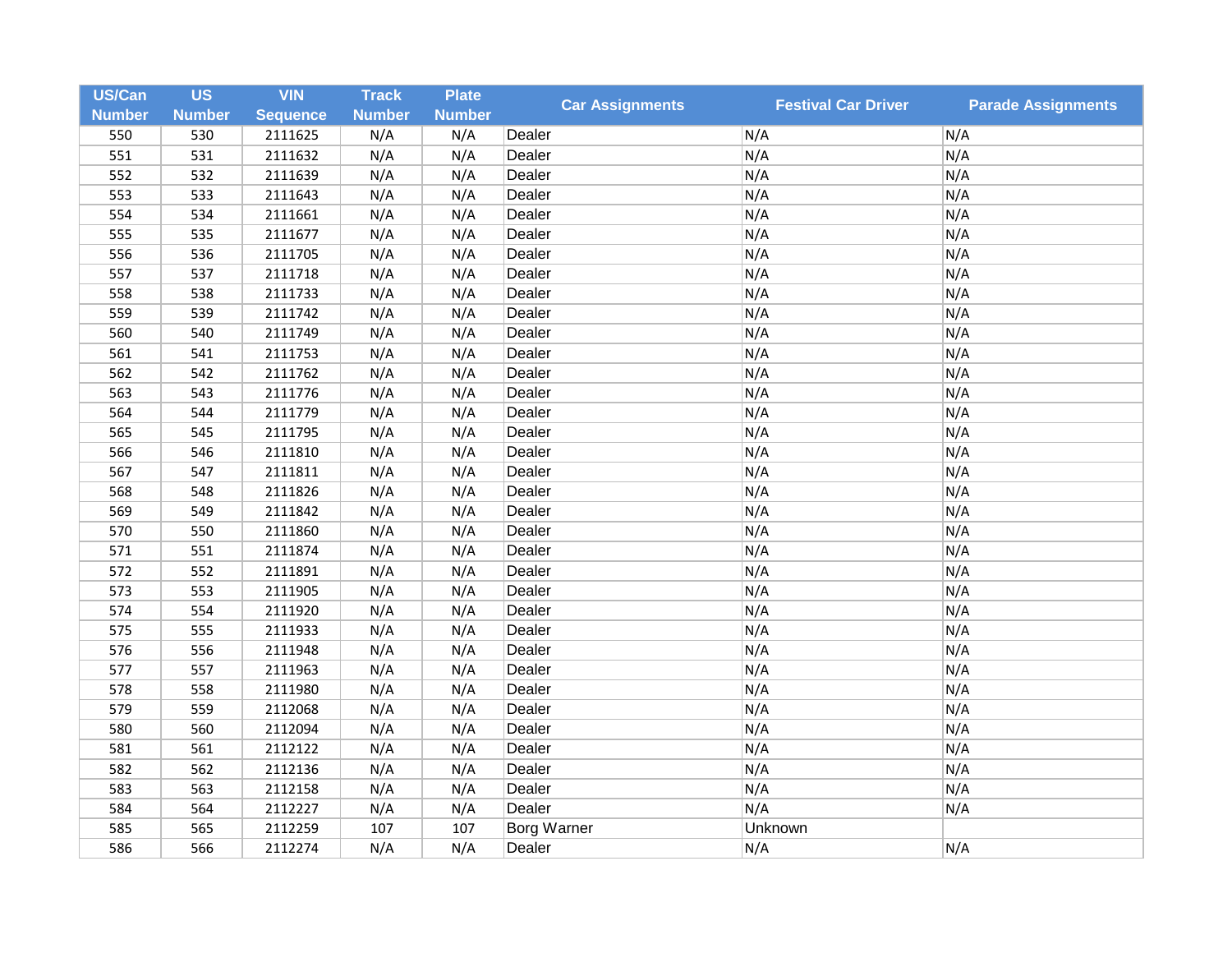| <b>US/Can</b> | <b>US</b>     | <b>VIN</b>      | <b>Track</b>  | <b>Plate</b>  | <b>Car Assignments</b> | <b>Festival Car Driver</b> | <b>Parade Assignments</b> |
|---------------|---------------|-----------------|---------------|---------------|------------------------|----------------------------|---------------------------|
| <b>Number</b> | <b>Number</b> | <b>Sequence</b> | <b>Number</b> | <b>Number</b> |                        |                            |                           |
| 587           | 567           | 2112291         | N/A           | N/A           | Dealer                 | N/A                        | N/A                       |
| 588           | 568           | 2112338         | N/A           | N/A           | Dealer                 | N/A                        | N/A                       |
| 589           | 569           | 2112357         | N/A           | N/A           | Dealer                 | N/A                        | N/A                       |
| 590           | 570           | 2112377         | N/A           | N/A           | Dealer                 | N/A                        | N/A                       |
| 591           | 571           | 2112449         | N/A           | N/A           | Dealer                 | N/A                        | N/A                       |
| 592           | 572           | 2112528         | N/A           | N/A           | Dealer                 | N/A                        | N/A                       |
| 593           | 573           | 2112550         | N/A           | N/A           | Dealer                 | N/A                        | N/A                       |
| 594           | 574           | 2112568         | N/A           | N/A           | Dealer                 | N/A                        | N/A                       |
| 595           | 575           | 2112582         | N/A           | N/A           | Dealer                 | N/A                        | N/A                       |
| 596           | 576           | 2112595         | N/A           | N/A           | Dealer                 | N/A                        | N/A                       |
| 597           | 577           | 2112611         | N/A           | N/A           | Dealer                 | N/A                        | N/A                       |
| 598           | 578           | 2112664         | N/A           | N/A           | Dealer                 | N/A                        | N/A                       |
| 599           | 579           | 2112698         | N/A           | N/A           | Dealer                 | N/A                        | N/A                       |
| 600           | 580           | 2112723         | N/A           | N/A           | Dealer                 | N/A                        | N/A                       |
| 601           | 581           | 2112752         | N/A           | N/A           | Dealer                 | N/A                        | N/A                       |
| 602           | 582           | 2112767         | N/A           | N/A           | Dealer                 | N/A                        | N/A                       |
| 603           | 583           | 2112799         | N/A           | N/A           | Dealer                 | N/A                        | N/A                       |
| 604           | 584           | 2112816         | N/A           | N/A           | Dealer                 | N/A                        | N/A                       |
| 605           | 585           | 2112833         | N/A           | N/A           | Dealer                 | N/A                        | N/A                       |
| 606           | 586           | 2112867         | N/A           | N/A           | Dealer                 | N/A                        | N/A                       |
| 607           | 587           | 2112885         | N/A           | N/A           | Dealer                 | N/A                        | N/A                       |
| 608           | 588           | 2112931         | N/A           | N/A           | Dealer                 | N/A                        | N/A                       |
| 609           | 589           | 2112938         | N/A           | N/A           | Dealer                 | N/A                        | N/A                       |
| 610           | 590           | 2112973         | N/A           | N/A           | Dealer                 | N/A                        | N/A                       |
| 611           | 591           | 2112981         | N/A           | N/A           | Dealer                 | N/A                        | N/A                       |
| 612           | 592           | 2112988         | N/A           | N/A           | Dealer                 | N/A                        | N/A                       |
| 613           | 593           | 2113020         | N/A           | N/A           | Dealer                 | N/A                        | N/A                       |
| 614           | 594           | 2113047         | N/A           | N/A           | Dealer                 | N/A                        | N/A                       |
| 615           | 595           | 2113076         | N/A           | N/A           | Dealer                 | N/A                        | N/A                       |
| 616           | 596           | 2113122         | N/A           | N/A           | Dealer                 | N/A                        | N/A                       |
| 617           | 597           | 2113138         | N/A           | N/A           | Dealer                 | N/A                        | N/A                       |
| 618           | 598           | 2113156         | N/A           | N/A           | Dealer                 | N/A                        | N/A                       |
| 619           | 599           | 2113186         | N/A           | N/A           | Dealer                 | N/A                        | N/A                       |
| 620           | 600           | 2113195         | N/A           | N/A           | Dealer                 | N/A                        | N/A                       |
| 621           | 601           | 2113205         | N/A           | N/A           | Dealer                 | N/A                        | N/A                       |
| 622           | 602           | 2113218         | N/A           | N/A           | Dealer                 | N/A                        | N/A                       |
| 623           | 603           | 2113246         | N/A           | N/A           | Dealer                 | N/A                        | N/A                       |